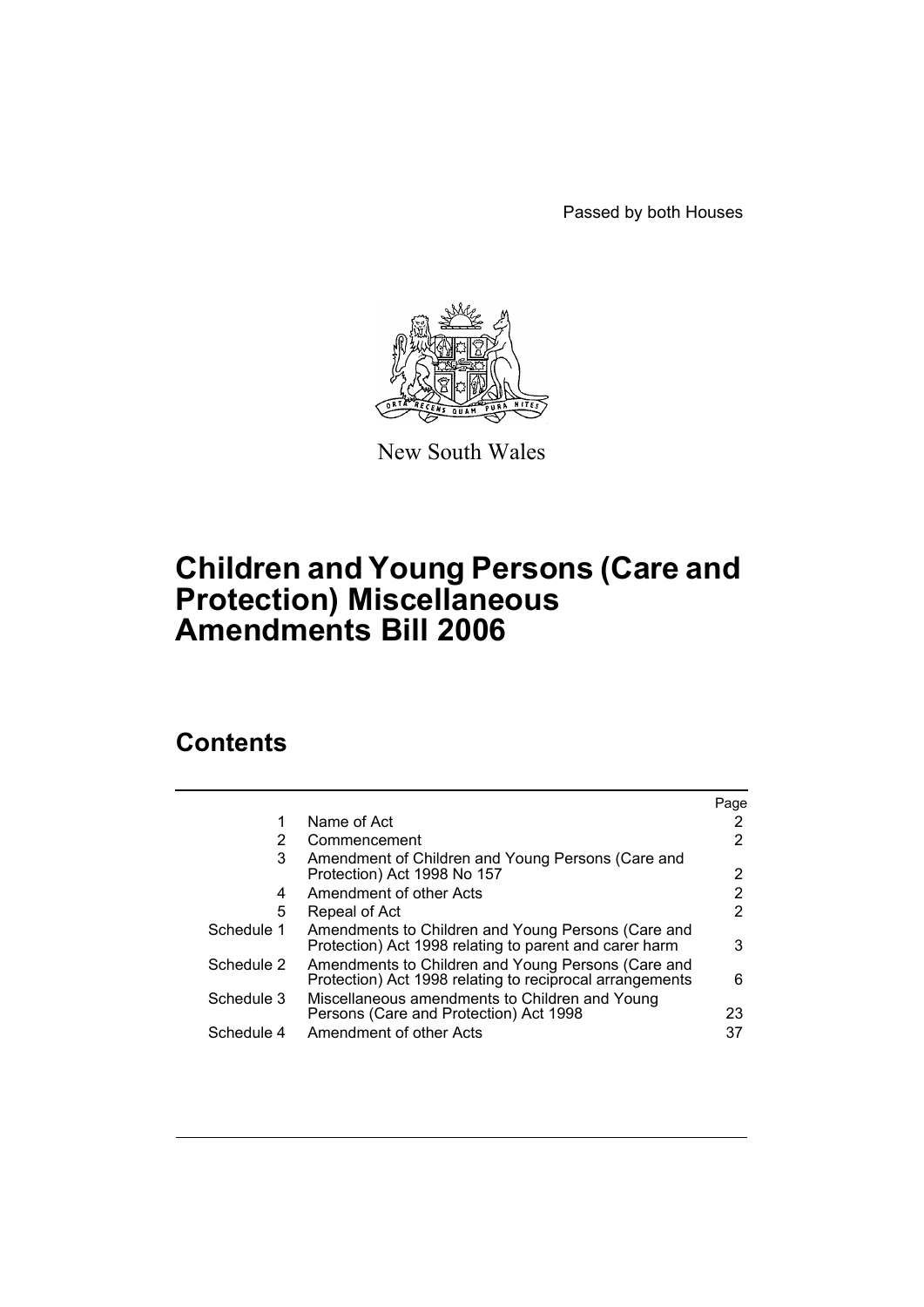*I certify that this PUBLIC BILL, which originated in the LEGISLATIVE ASSEMBLY, has finally passed the LEGISLATIVE COUNCIL and the LEGISLATIVE ASSEMBLY of NEW SOUTH WALES.*

> *Clerk of the Legislative Assembly. Legislative Assembly, Sydney, , 2006*



New South Wales

# **Children and Young Persons (Care and Protection) Miscellaneous Amendments Bill 2006**

Act No , 2006

An Act to amend the *Children and Young Persons (Care and Protection) Act 1998* to strengthen the protections it affords to children and young persons, to provide for the transfer of child protection orders and proceedings between jurisdictions and to make other miscellaneous amendments to that Act; and for other purposes.

*I have examined this Bill, and find it to correspond in all respects with the Bill as finally passed by both Houses.*

*Chairman of Committees of the Legislative Assembly.*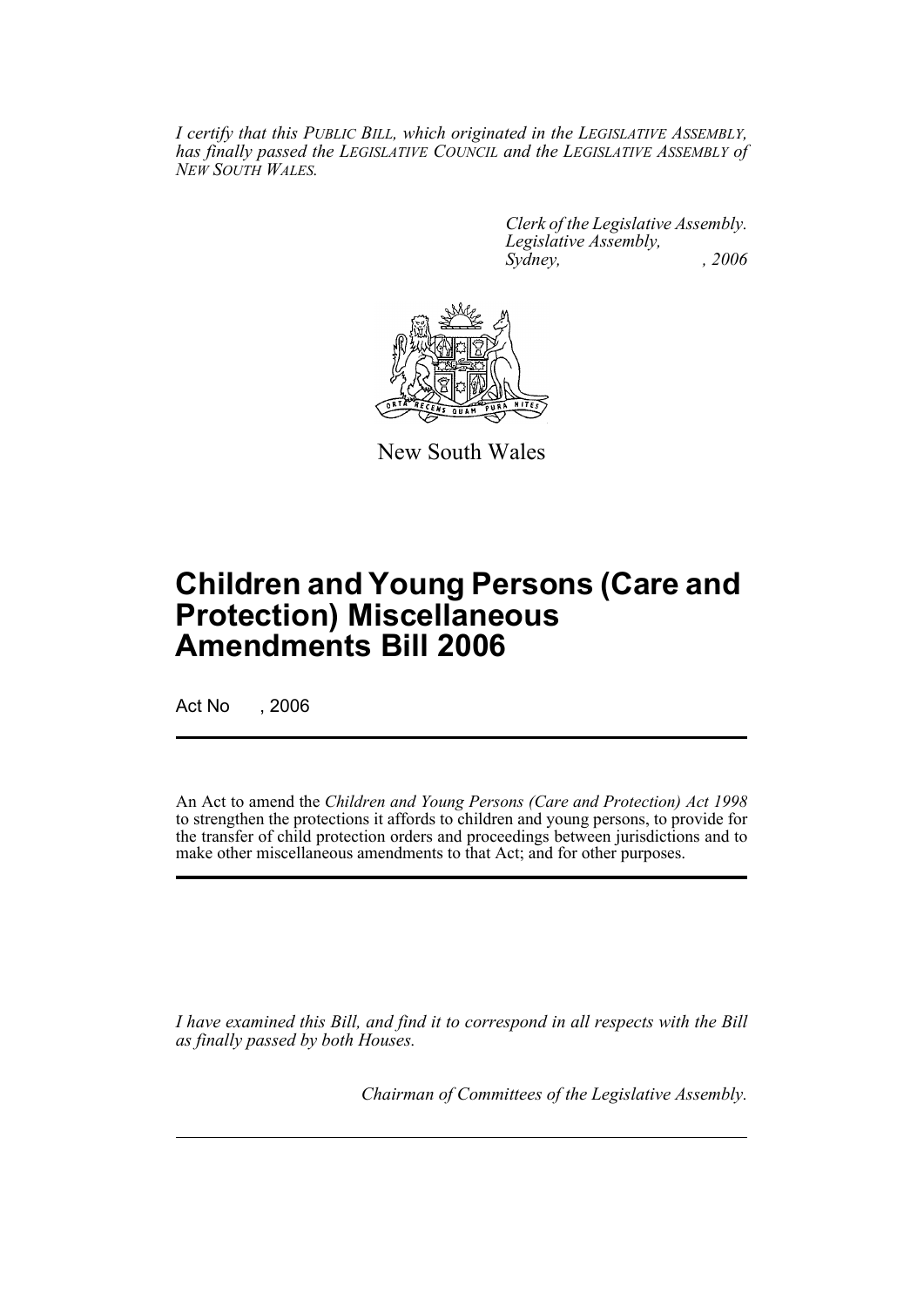#### **The Legislature of New South Wales enacts:**

#### **1 Name of Act**

This Act is the *Children and Young Persons (Care and Protection) Miscellaneous Amendments Act 2006*.

#### **2 Commencement**

- (1) This Act commences on a day or days to be appointed by proclamation, except as provided by this section.
- (2) Schedule 3 [6] commences on the commencement of Schedule 1 [7] to the *Children and Young Persons (Care and Protection) Amendment Act 2005*.
- (3) Schedule 3 [10] and [11] commence on the commencement of Schedule 1 [64] to the *Children and Young Persons (Care and Protection) Amendment Act 2006*.

#### **3 Amendment of Children and Young Persons (Care and Protection) Act 1998 No 157**

The *Children and Young Persons (Care and Protection) Act 1998* is amended as set out in Schedules 1, 2 and 3.

#### **4 Amendment of other Acts**

The Acts specified in Schedule 4 are amended as set out in that Schedule.

# **5 Repeal of Act**

- (1) This Act is repealed on the day following the day on which all of the provisions of this Act have commenced.
- (2) The repeal of this Act does not, because of the operation of section 30 of the *Interpretation Act 1987*, affect any amendment made by this Act.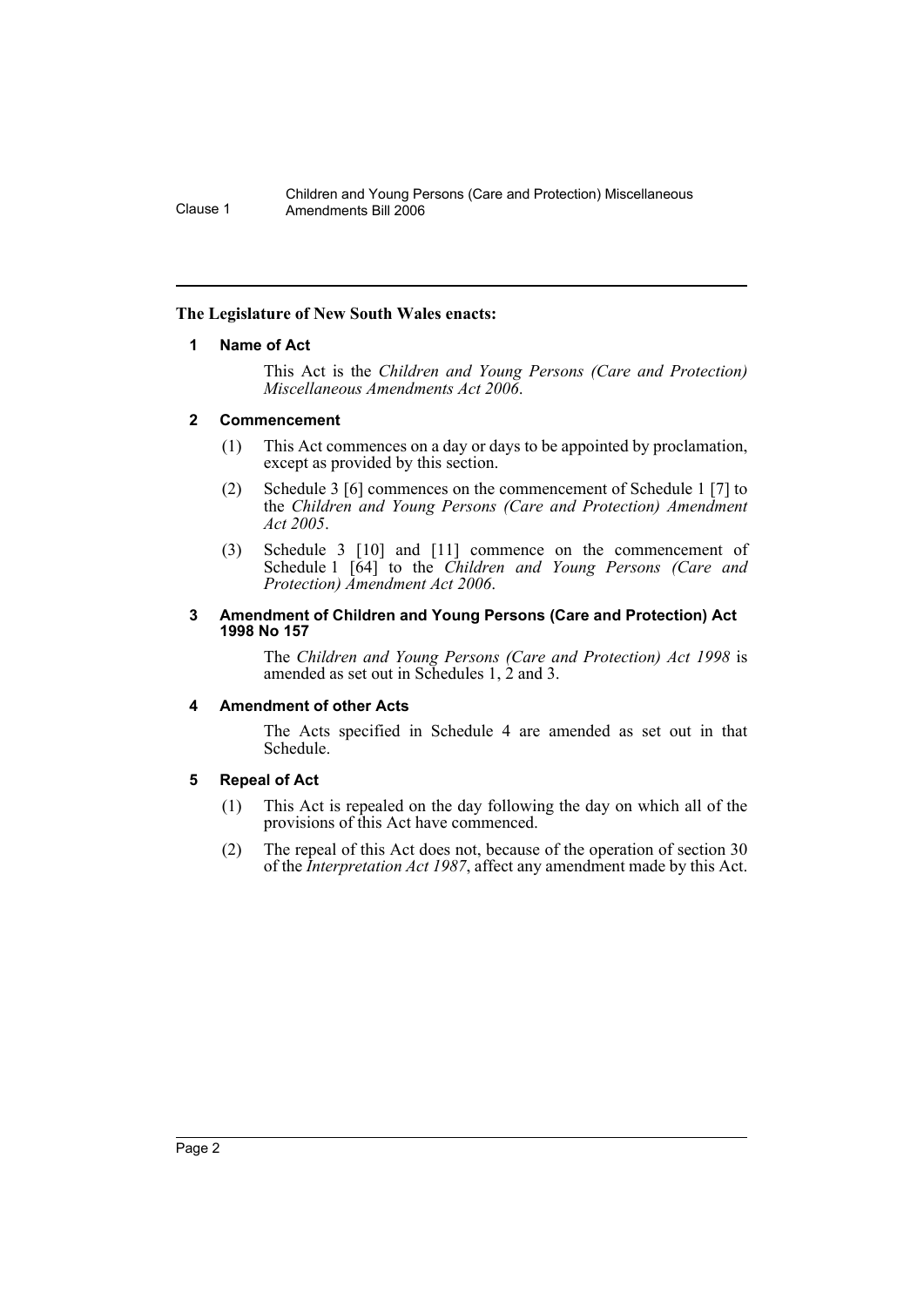Amendments to Children and Young Persons (Care and Protection) Act 1998 relating to parent and carer harm

Schedule 1

# **Schedule 1 Amendments to Children and Young Persons (Care and Protection) Act 1998 relating to parent and carer harm**

(Section 3)

#### **[1] Section 23 Child or young person at risk of harm**

Insert after section 23 (e) before the note to the section:

(f) the child was the subject of a pre-natal report under section 25 and the birth mother of the child did not engage successfully with support services to eliminate, or minimise to the lowest level reasonably practical, the risk factors that gave rise to the report.

### **[2] Section 25 Pre-natal reports**

Omit the note to the section. Insert instead:

**Note.** The intentions of this section are:

- (a) to allow assistance and support to be provided to the expectant mother to reduce the likelihood that her child, when born, will need to be placed in out-of-home care, and
- (b) to provide early information that a child who is not yet born may be at risk of harm subsequent to his or her birth, and
- (c) in conjunction with section 23 (f) and section 27, to provide for mandatory reporting if there are reasonable grounds to believe that the child is at risk of harm subsequent to his or her birth.

### **[3] Section 106A**

Insert after section 106:

#### **106A Admissibility of certain other evidence**

- (1) The Children's Court must admit in proceedings before it any evidence adduced that a parent or primary care-giver of a child or young person the subject of a care application:
	- (a) is a person:
		- (i) from whose care and protection a child or young person was previously removed by a court under this Act or the *Children (Care and Protection) Act 1987*, or by a court of another jurisdiction under an Act of that jurisdiction, and
		- (ii) to whose care and protection the child or young person has not been restored, or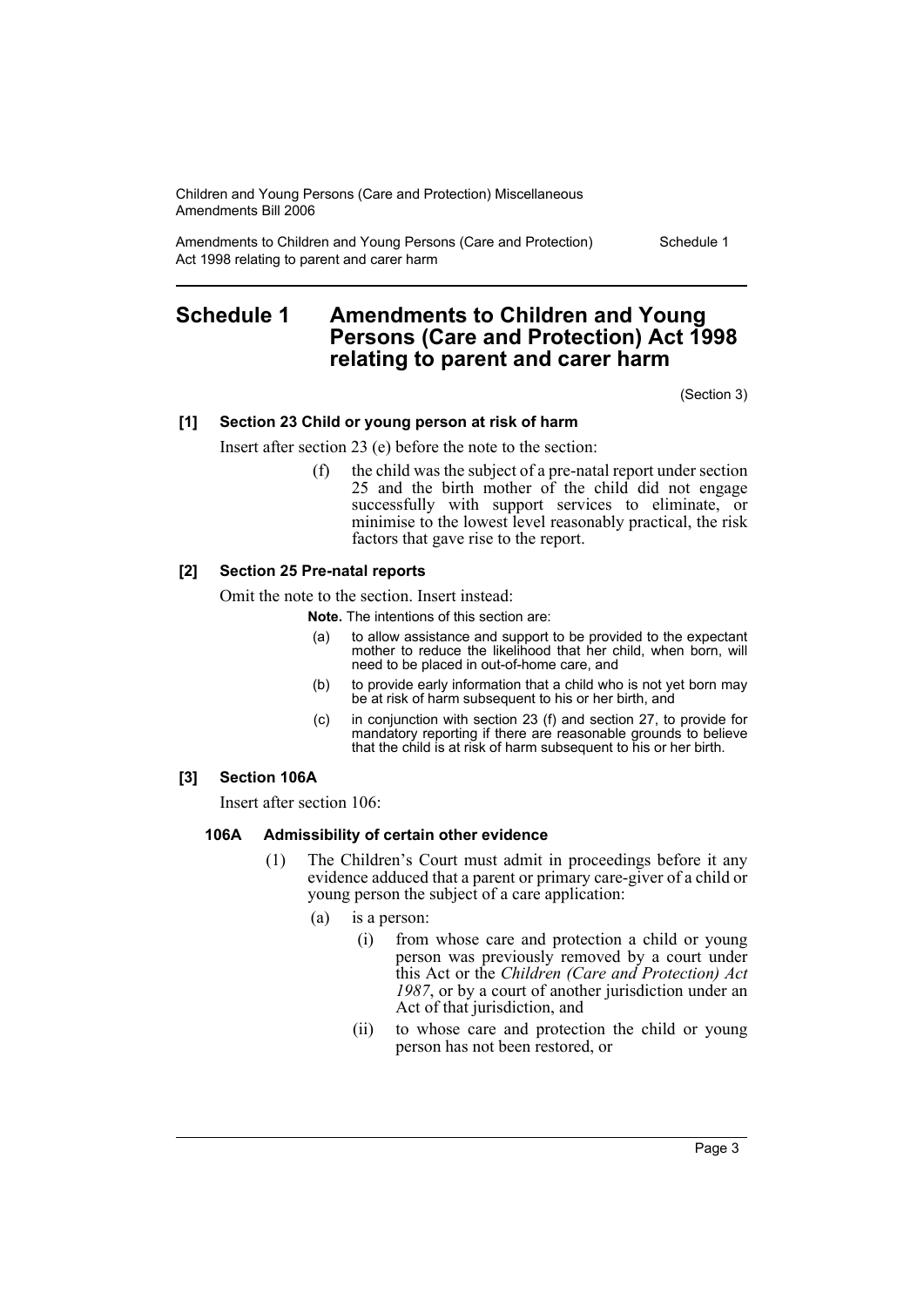- Schedule 1 Amendments to Children and Young Persons (Care and Protection) Act 1998 relating to parent and carer harm
	- (b) is a person who has been named or otherwise identified by the coroner or a police officer (whether by use of the term "person of interest" or otherwise) as a person who may have been involved in causing a reviewable death of a child or young person.
	- (2) Evidence adduced under subsection (1) is prima facie evidence that the child or young person the subject of the care application is in need of care and protection.
	- (3) A parent or primary care-giver in respect of whom evidence referred to in subsection  $\overline{(1)}$  has been adduced may rebut the prima facie evidence referred to in subsection (2) by satisfying the Children's Court that, on the balance of probabilities:
		- (a) the circumstances that gave rise to the previous removal of the child or young person concerned no longer exist, or
		- (b) the parent or primary care-giver concerned was not involved in causing the relevant reviewable death of the child or young person,

as the case may require.

- (4) This section has effect despite section 93 and despite anything to the contrary in the *Evidence Act 1995*.
- (5) In this section, *reviewable death of a child or young person* means a death of a child or young person that is reviewable by the Ombudsman under Part 6 of the *Community Services (Complaint, Reviews and Monitoring) Act 1993*.

# **[4] Section 107 Examination and cross-examination of witnesses**

Insert after section 107 (3):

# (3A) **Certain questions**

For the purposes of this section, questions to a witness who is a parent or a primary care-giver of a child or young person the subject of a care application concerning the witness's previous history of dealings with any child or young person are taken not to be intrinsically offensive, scandalous or oppressive.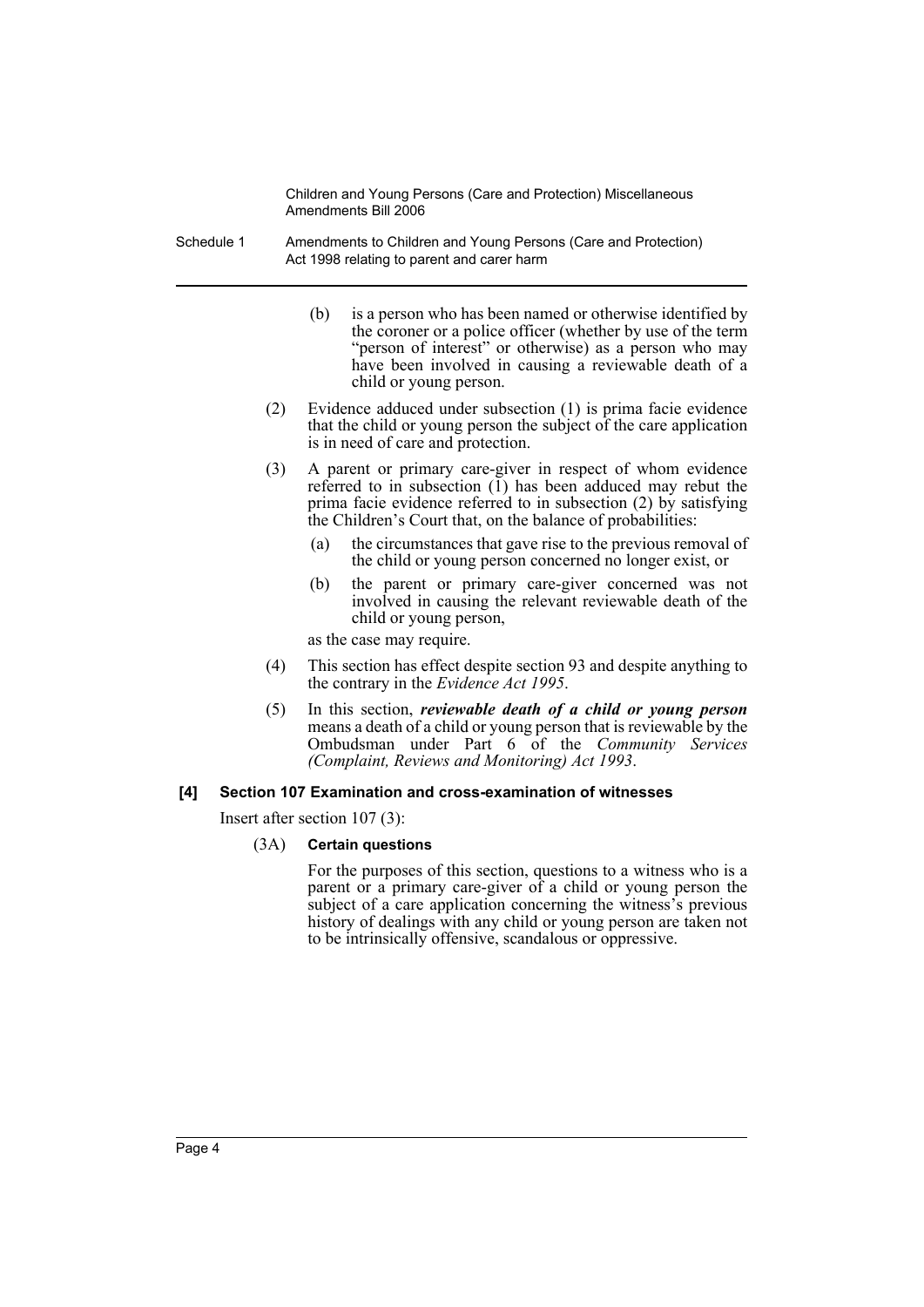Amendments to Children and Young Persons (Care and Protection) Act 1998 relating to parent and carer harm

Schedule 1

### **[5] Section 248 Provision and exchange of information**

Insert after section 248 (1):

- (1A) Information about the following may be furnished under this section in the same way as information about a child or young person or class of children or young persons may be furnished:
	- (a) an unborn child who is the subject of a pre-natal report under section 25,
	- (b) the family of an unborn child the subject of such a report,
	- (c) the expected date of birth of an unborn child the subject of such a report.

### **[6] Section 248 (3) and (4)**

Insert "or (1A)" after "subsection (1)" wherever occurring.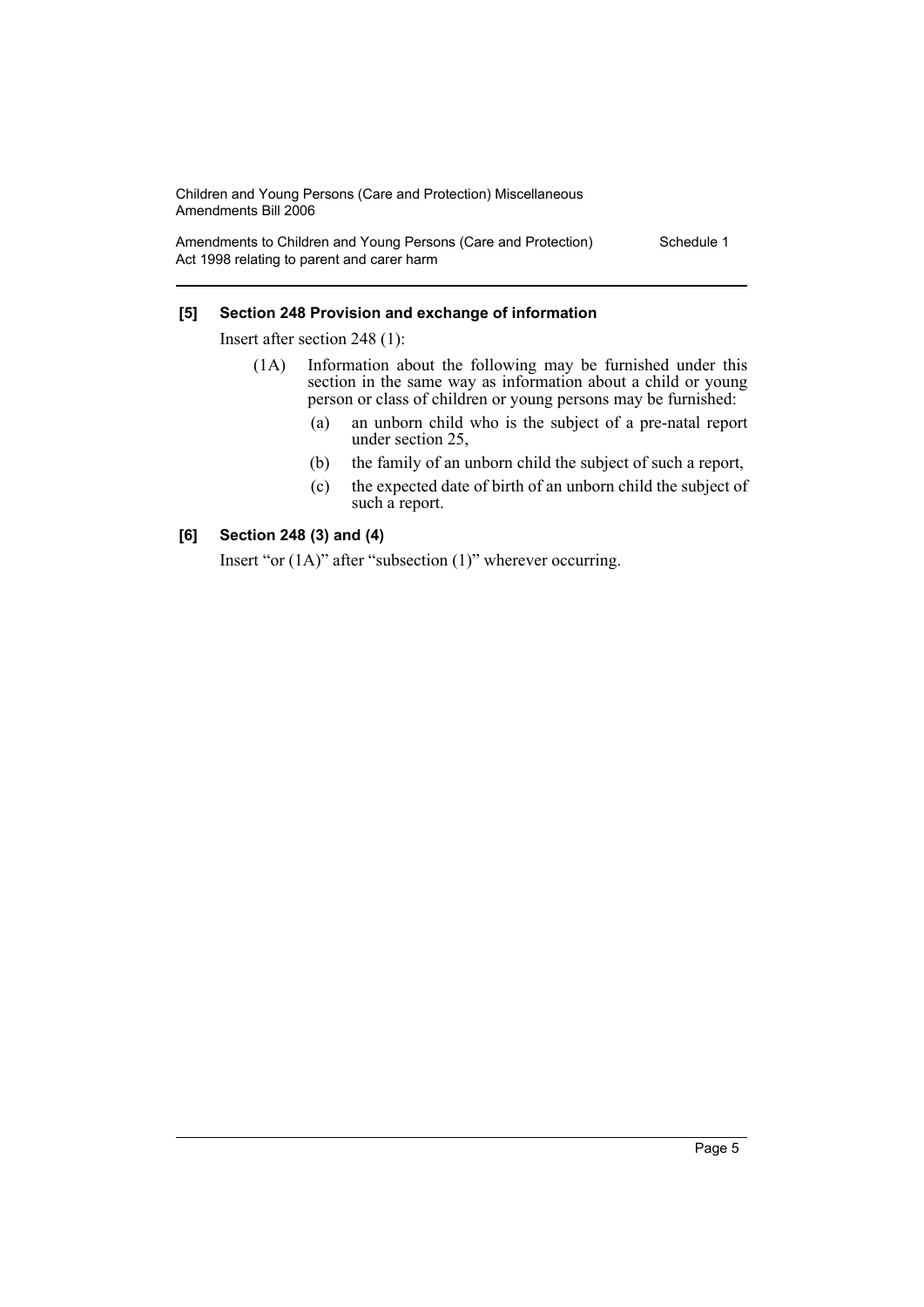Schedule 2 Amendments to Children and Young Persons (Care and Protection) Act 1998 relating to reciprocal arrangements

# **Schedule 2 Amendments to Children and Young Persons (Care and Protection) Act 1998 relating to reciprocal arrangements**

(Section 3)

# **[1] Section 229 Unauthorised removal of children and young persons**

Insert after section 229 (1):

(1A) A person must not, by any conduct carried out within the State, without lawful excuse remove a child or young person from the care of a person into whose care and protection the child or young person has been placed under a child protection order, or an interim order, within the meaning of Chapter 14A (other than an order under this Act).

Maximum penalty: 200 penalty units.

# **[2] Chapter 14A**

Insert after section 231:

# **Chapter 14A Transfer of child protection orders and proceedings**

# **Part 1 Introductory**

# **231A Purpose of Chapter**

The purpose of this Chapter is to provide for the transfer of child protection orders and proceedings between New South Wales and another State or a Territory of Australia or between New South Wales and New Zealand:

- (a) so that children and young persons who are in need of protection may be protected despite moving from one jurisdiction to another, and
- (b) so as to facilitate the timely and expeditious determination of court proceedings relating to the protection of a child or young person.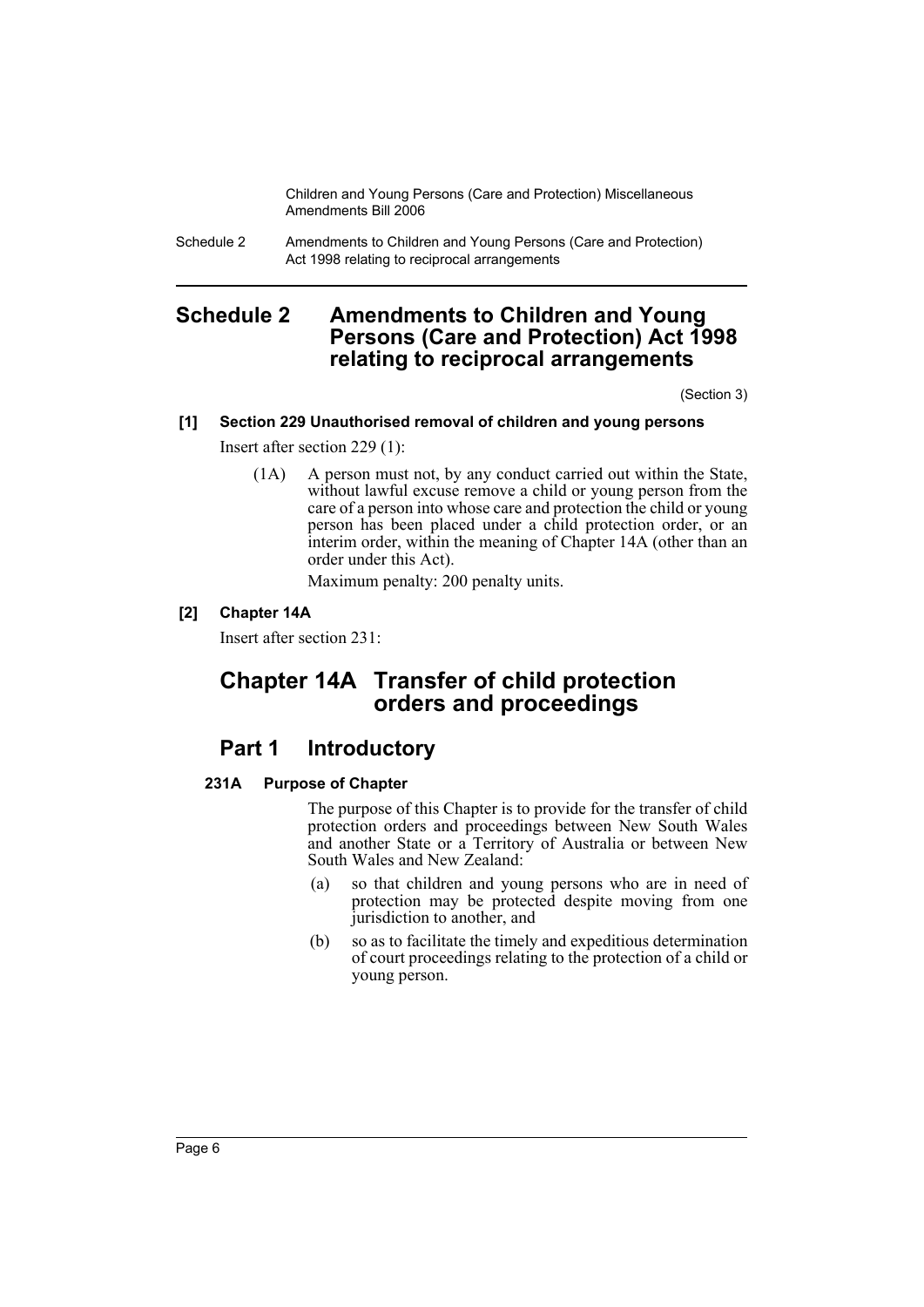Amendments to Children and Young Persons (Care and Protection) Act 1998 relating to reciprocal arrangements

Schedule 2

#### **231B Definitions**

(1) In this Chapter:

*child protection order*, in relation to a child or young person, means a final order made under a child welfare law or an interstate law that gives:

- (a) a Minister of the Crown in right of a State, or
- (b) a government department or statutory authority, or
- (c) a person who is the head of a government department or statutory authority or otherwise holds an office or position in, or is employed in, a government department or statutory authority, or
- (d) an organisation or the chief executive (by whatever name called) of an organisation,

responsibility in relation to the parental or care responsibility for, supervision of, or contact with, the child or young person, however that responsibility is described.

*child protection proceeding* means any proceeding brought in a court under a child welfare law for:

- (a) the making of a finding that a child or young person is in need of protection or any other finding (however described) the making of which is under the child welfare law a prerequisite to the exercise by the court of a power to make a child protection order, or
- (b) the making of a child protection order or an interim order or for the variation or revocation or the extension of the period of such an order.

#### *child welfare law* means:

- (a) this Act, or
- (b) a law of another State that, under an order in force under subsection (2), is declared to be a child welfare law for the purposes of this Chapter, or
- (c) a law of another State that substantially corresponds to this Act.

#### *Children's Court*:

- (a) in relation to New South Wales—means the Children's Court of New South Wales, and
- (b) in relation to a State other than New South Wales—means the court with jurisdiction to hear and determine a child protection proceeding at first instance.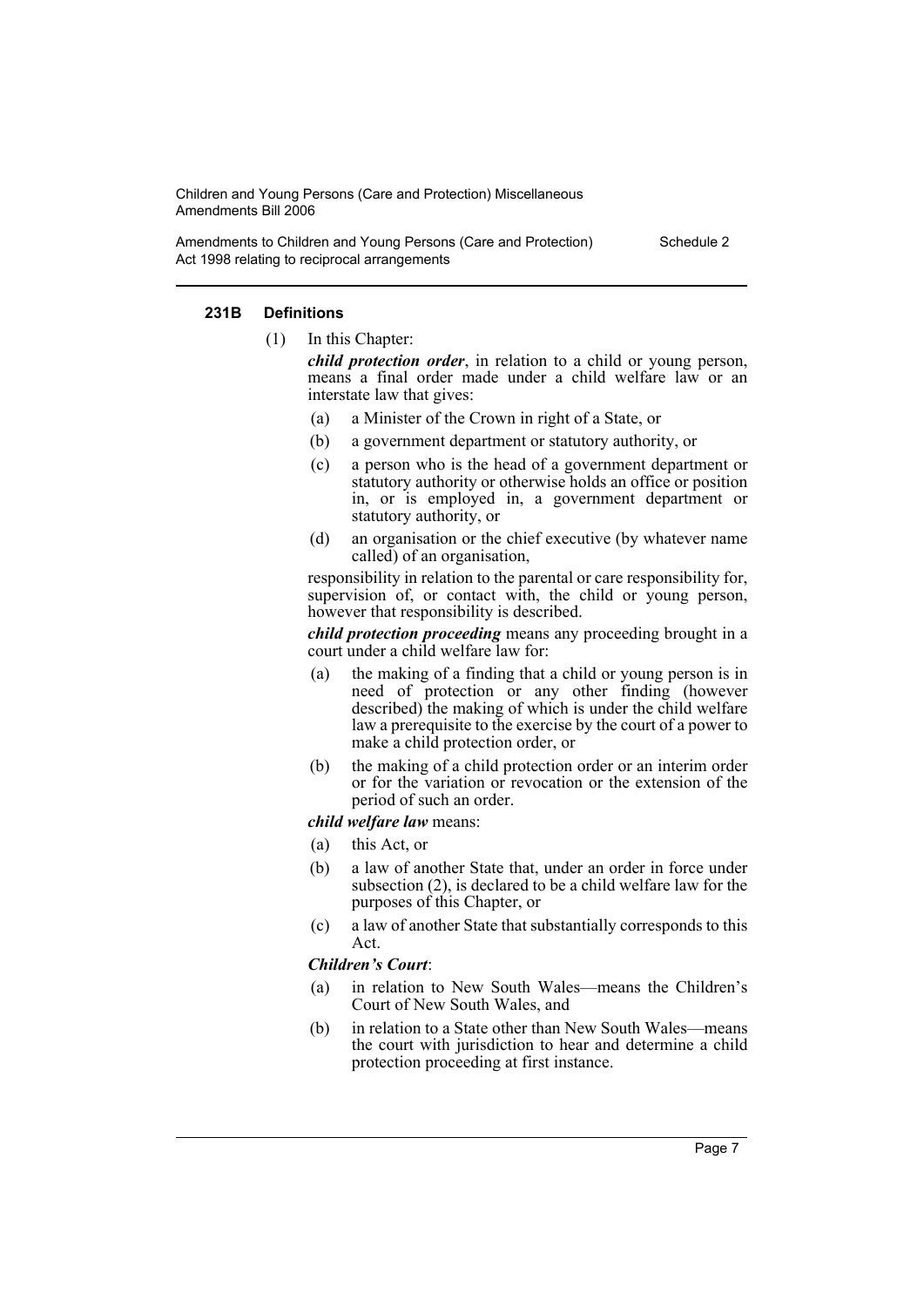Schedule 2 Amendments to Children and Young Persons (Care and Protection) Act 1998 relating to reciprocal arrangements

> *home order* means a child protection order made in New South Wales.

*interim order* means:

- (a) an order made under section 231N, or
- (b) an equivalent order made under an interstate law.

*interstate law* means:

- (a) a law of another State that, under an order in force under subsection (3), is declared to be an interstate law for the purposes of this Chapter, or
- (b) a law of another State that substantially corresponds to this Chapter.

*interstate officer*, in relation to a State other than New South Wales, means:

- (a) the holder of an office or position that, under an order in force under subsection  $(4)$ , is declared to be an office or position the holder of which is the interstate officer in relation to that State for the purposes of this Chapter, or
- (b) the person holding the office or position to which there is given by or under the child welfare law of that State principal responsibility for the protection of children and young persons in that State.

*participating State* means a State in which an interstate law is in force.

*proposed interstate order* means a home order in the form in which it is proposed to be transferred to another State.

*sending State* means the State from which a child protection order or proceeding is transferred under this Chapter or an interstate law.

*State* means:

- (a) a State or a Territory of Australia, or
- (b) New Zealand.

*working day*:

- (a) in relation to a court, means a day on which the offices of the court are open, and
- (b) in relation to the Director-General, means a day on which the principal office of the Department is open.
- (2) The Governor may, by order published in the Gazette, declare a law of a State (other than New South Wales) to be a child welfare law for the purposes of this Chapter.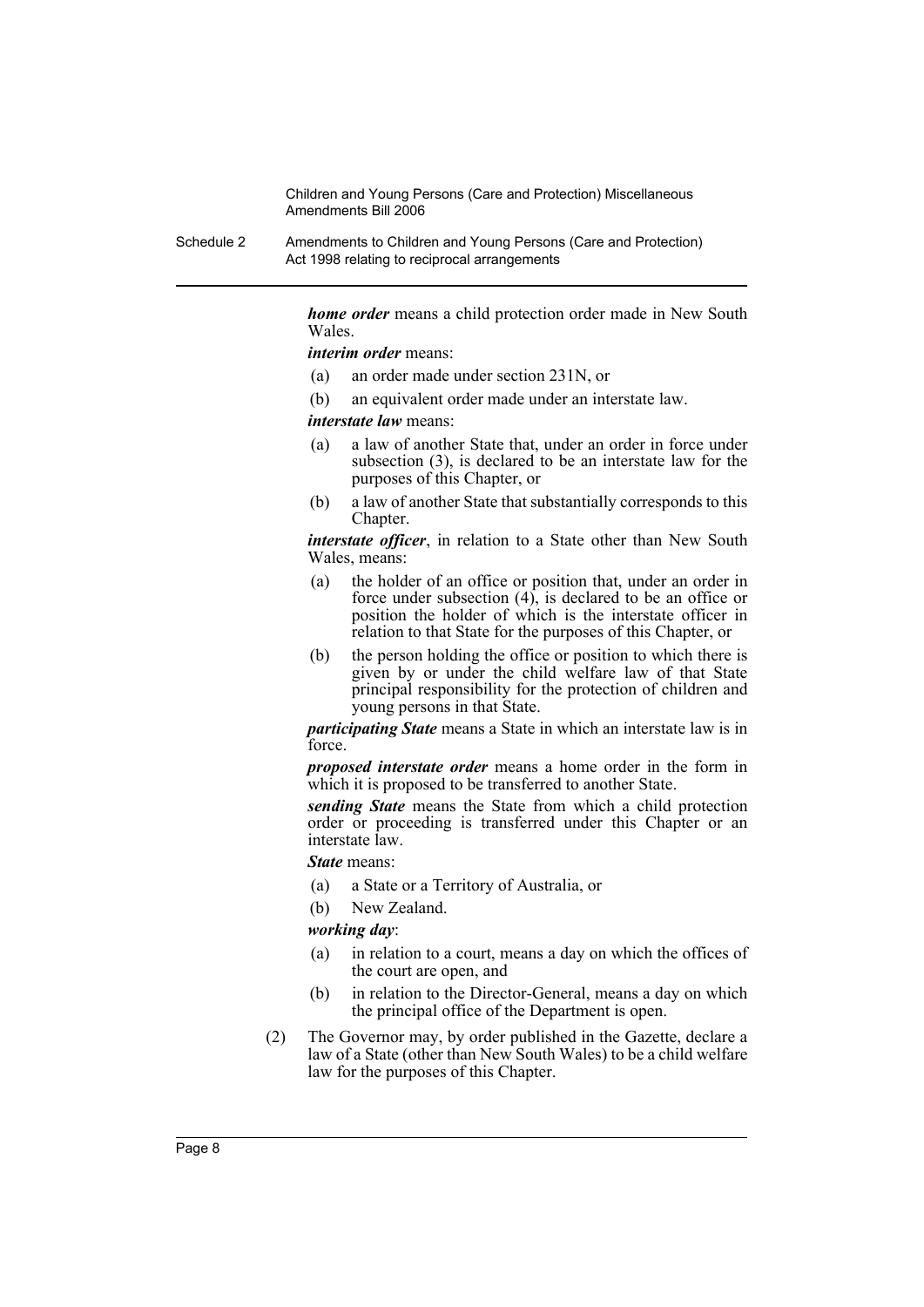Amendments to Children and Young Persons (Care and Protection) Act 1998 relating to reciprocal arrangements

- Schedule 2
- (3) The Governor may, by order published in the Gazette, declare a law of a State (other than New South Wales) to be an interstate law for the purposes of this Chapter.
- (4) The Governor may, by order published in the Gazette, declare an office or position in a State (other than New South Wales) to be an office or position the holder of which is the interstate officer in relation to that State for the purposes of this Chapter.

# **Part 2 Transfer of child protection orders**

# **Division 1 Administrative transfers**

# **231C When Director-General may transfer order**

- (1) The Director-General may transfer a home order to a participating State if:
	- (a) in his or her opinion a child protection order to the same or a similar effect as the home order could be made under the child welfare law of that State, and
	- (b) the home order is not the subject of an appeal to the District Court, and
	- (c) the relevant interstate officer has consented in writing to the transfer and to the terms of the proposed interstate order, and
	- (d) any person whose consent to the transfer is required under section 231D has so consented, and
	- (e) the child or young person who is the subject of the order has not given written notice of opposition to the decision to transfer the order in accordance with section 231F (3) (b) and the Director-General certifies in writing that he or she made all reasonable efforts to ensure that the child or young person had an opportunity to seek legal advice in relation to the decision.
- (2) The Director-General may include in the proposed interstate order any conditions that could be included in a child protection order of that type made in the relevant participating State.
- (3) In determining whether a child protection order to the same or a similar effect as the home order could be made under the child welfare law of a participating State, the Director-General must disregard the period for which it is possible to make such an order in that State.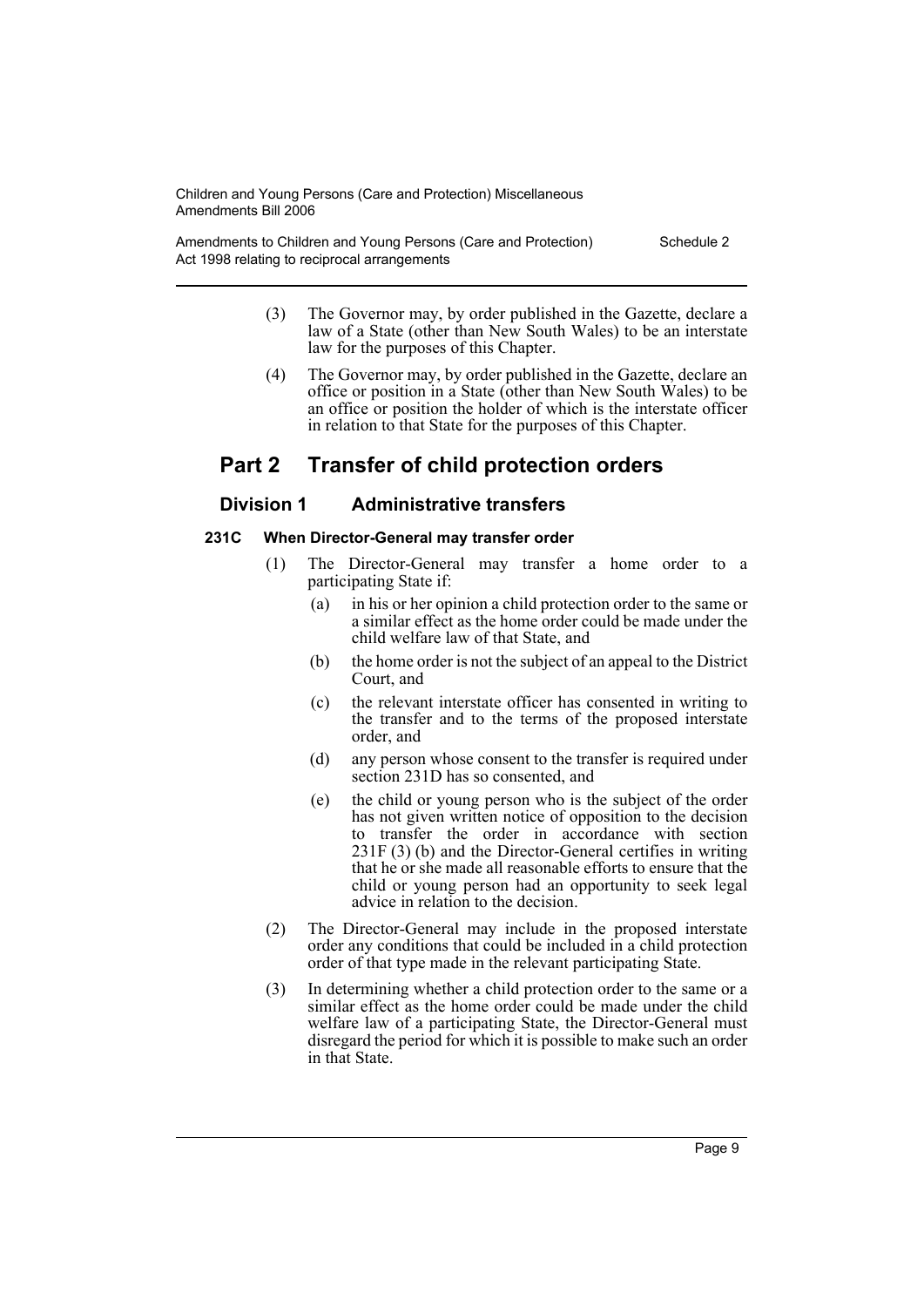- Schedule 2 Amendments to Children and Young Persons (Care and Protection) Act 1998 relating to reciprocal arrangements
	- (4) The Director-General must determine, and specify in the proposed interstate order:
		- (a) the type of order under the child welfare law of the participating State that the proposed interstate order is to be, and
		- (b) the period for which it is to remain in force.
	- (5) The period must be:
		- (a) if the same period as that of the home order is possible for the proposed interstate order under the child welfare law of the participating State—that period (commencing on, and including, the date of the registration of the interstate order in that State), or
		- (b) in any other case—as similar a period as is possible under that law, but in no case longer than the period of the home order.

#### **231D Persons whose consent is required**

- (1) If the home order is an order granting parental responsibility wholly or partly to the Minister, an order granting care responsibility to the Director-General, or an order for supervision, consent to a transfer under this Division is required from:
	- (a) the parents of the child or young person, and
	- (b) any other person who is granted contact with the child or young person under the order, and
	- (c) any person who holds, solely or jointly, any aspect of parental responsibility for the child or young person.
- (2) However, if any of the persons referred to in subsection (1) (a), (b) or (c) is residing, or intending to reside, in the relevant participating State, consent to the transfer is not required from that person or from any other of the persons referred to in those paragraphs who consents to the child or young person residing in that State.

#### **231E Director-General to have regard to certain matters**

In determining whether to transfer a child protection order to a participating State under this Division, the Director-General must have regard to:

(a) all the matters referred to in section 9, and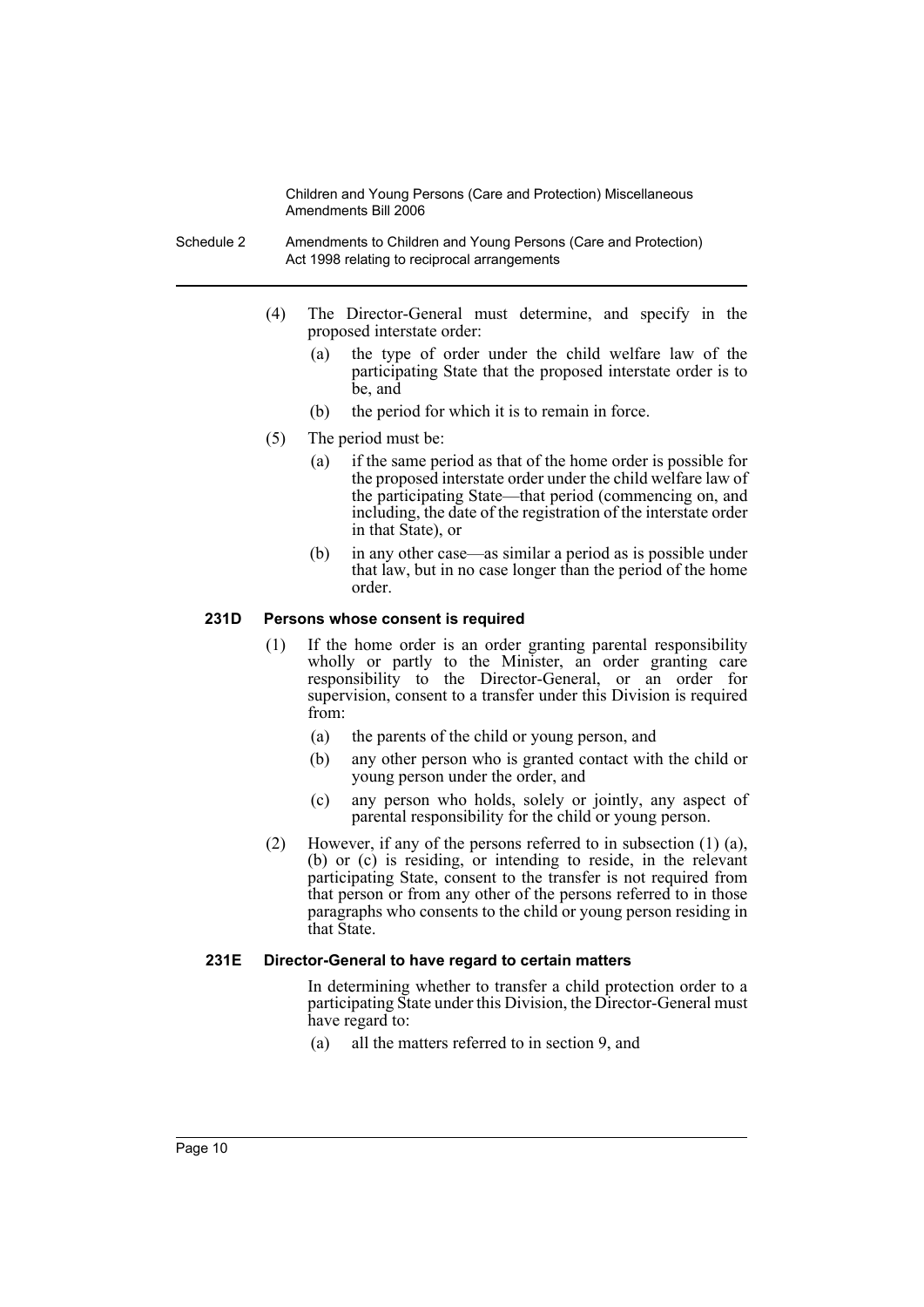Amendments to Children and Young Persons (Care and Protection) Act 1998 relating to reciprocal arrangements

Schedule 2

- (b) whether the Director-General or an interstate officer is in the better position to exercise powers and responsibilities under a child protection order relating to the child or young person, and
- (c) the fact that it is preferable that a child or young person is subject to a child protection order made under the child welfare law of the State where the child or young person resides, and
- (d) any sentencing order under any Act, other than a fine, in force in respect of the child or young person or any criminal proceedings pending against the child or young person in any court.

#### **231F Notification to child or young person and his or her parents**

- (1) If the Director-General has decided to transfer a child protection order to a participating State under this Division, the Director-General must cause:
	- (a) the parents of the child or young person who is the subject of the order, and
	- (b) any person having parental responsibility for the child or young person who is the subject of the order, and
	- (c) if the child or young person concerned is of or above the age of 12 years, the child or young person,

to be served with a notice of the decision as soon as practicable but in any event no later than 3 working days after making it.

- (2) A notice under subsection (1) served on a parent of, or a person having parental responsibility for, the child or young person must, in addition to providing notice of the decision, inform the parent or person that:
	- (a) the parent or person may make a written request under Division 2 of Part 2 of Chapter 5 of the *Administrative Decisions Tribunal Act 1997* for a written statement of reasons for the decision, and
	- (b) the decision may be reviewed by the Administrative Decisions Tribunal, whose decision may be appealed against to the Appeal Panel of that Tribunal, and
	- (c) the parent or person may make an application for review (and the notice must also provide details of how such an application may be made).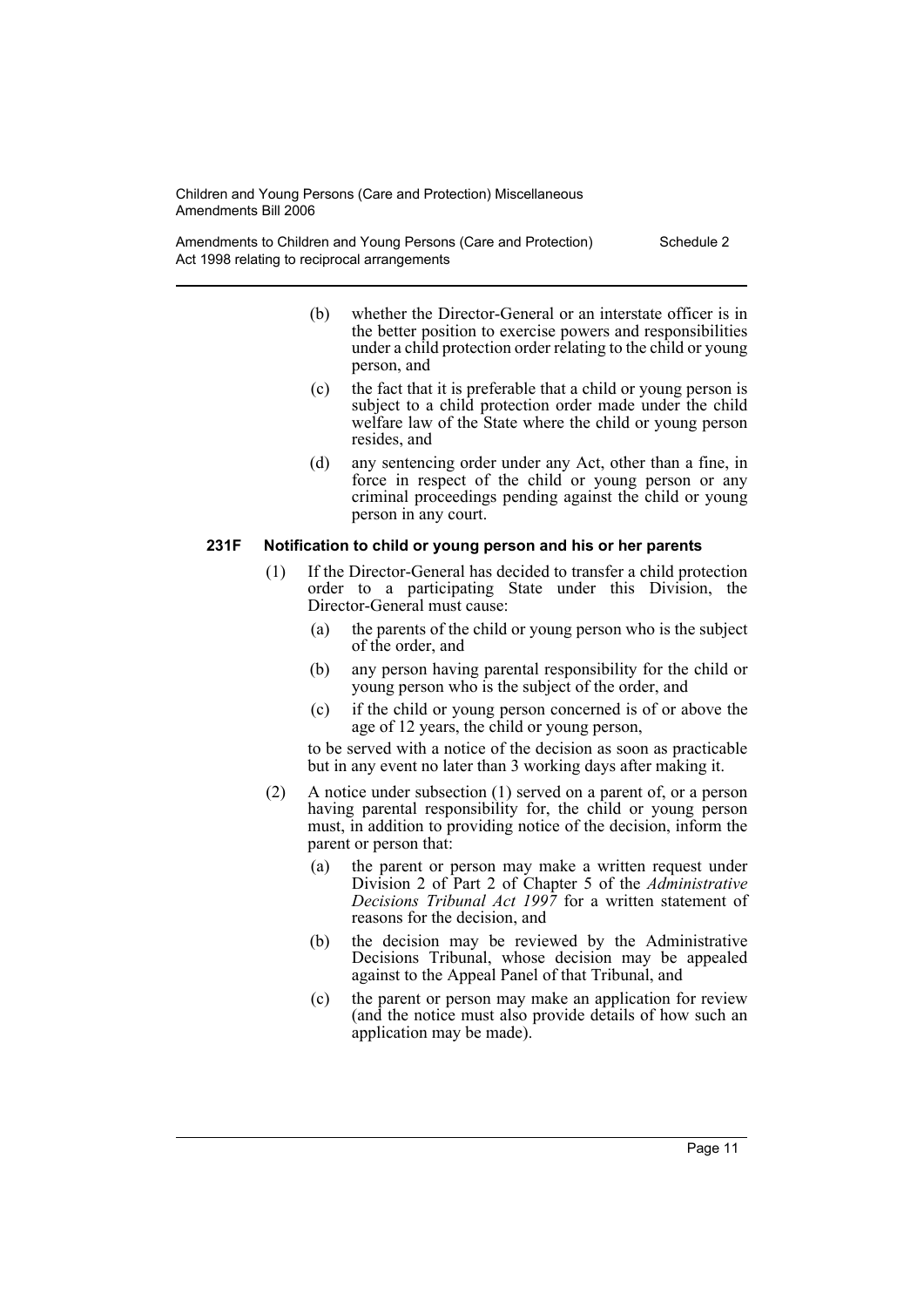- Schedule 2 Amendments to Children and Young Persons (Care and Protection) Act 1998 relating to reciprocal arrangements
	- (3) A notice under subsection (1) served on the child or young person must, in addition to providing notice of the decision, inform the child or young person that:
		- (a) the child or young person may seek legal advice in relation to the decision, and
		- (b) the child or young person may oppose the decision by writing to the Director-General, within 28 days after the date of service of the notice, and stating that the child or young person opposes the decision, and
		- (c) if notice of opposition is given in accordance with paragraph (b), the order cannot be transferred by the Director-General under this Division.
	- (4) The Director-General must make all reasonable efforts to ensure that a child or young person on whom a notice is served under subsection (1) has an opportunity to seek legal advice in relation to the decision to transfer the child protection order.
	- (5) Service of a notice on a person is not required under subsection (1) if it cannot be effected after making all reasonable efforts.

# **Division 2 Judicial transfers**

# **231G When Children's Court may make order under this Division**

The Children's Court may make an order under this Division transferring a child protection order to a participating State if:

- (a) an application for the making of the order is made by the Director-General, and
- (b) the child protection order is not subject to an appeal to the District Court, and
- (c) the relevant interstate officer has consented in writing to the transfer and to the provisions of the proposed interstate order.

# **231H Service of application**

The Director-General must as soon as possible cause a copy of an application for an order under this Division to be served on each party to the proceedings in relation to the child protection order concerned.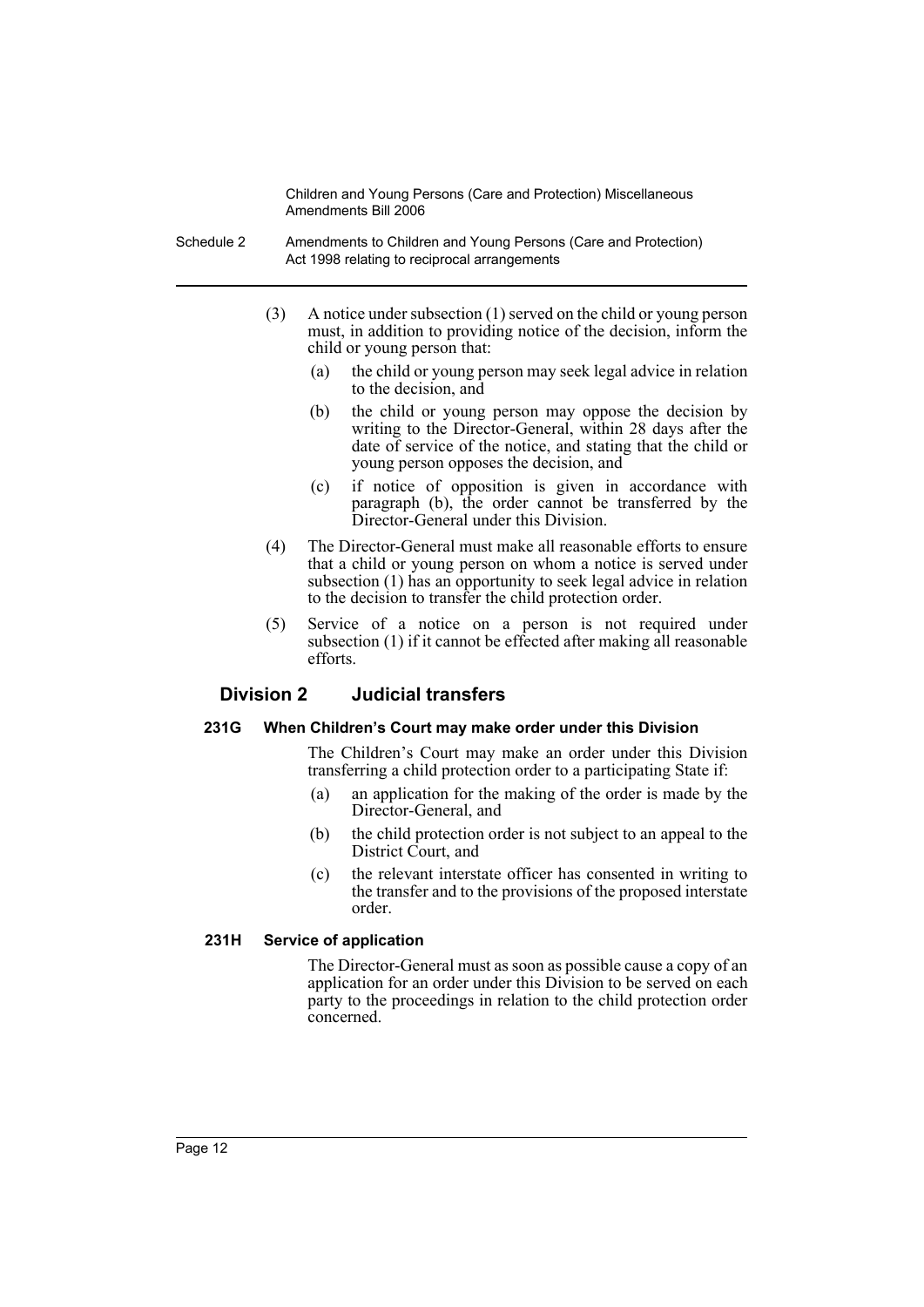Amendments to Children and Young Persons (Care and Protection) Act 1998 relating to reciprocal arrangements

Schedule 2

#### **231I Type of order**

- (1) If the Children's Court determines to transfer a home order under this Division, the terms of the proposed interstate order must be terms that could be terms of a child protection order made under the child welfare law of the participating State and that the Children's Court believes to be:
	- to the same or a similar effect as the terms of the home order, or
	- (b) otherwise in the best interests of the child or young person.
- (2) The Children's Court may include in the proposed interstate order any conditions that could be included in a child protection order of that type made in the relevant participating State.
- (3) In determining whether an order to the same or a similar effect as the home order could be made under the child welfare law of a participating State, the Children's Court must disregard the period for which it is possible to make such an order in that State.
- (4) The Children's Court must determine, and specify in the proposed interstate order, the period for which it is to remain in force.
- (5) The period must be any period that is possible for a child protection order of the type of the proposed interstate order under the child welfare law of the participating State and that the Children's Court considers to be appropriate (commencing on, and including, the date of its registration in that State).

# **231J Children's Court to have regard to certain matters**

- (1) The Children's Court must not make an order under this Division unless it has received and considered:
	- (a) an updated care plan, if a care plan under section 78 was prepared in relation to the original care order, or
	- (b) in any other case, a report by the Director-General that contains the matters required by the regulations to be included in the report.
- (2) In determining what order to make on an application under this Division, the Children's Court must have regard to:
	- (a) the matters referred to in section 9, and
	- (b) whether the Director-General or an interstate officer is in the better position to exercise powers and responsibilities under a child protection order relating to the child or young person, and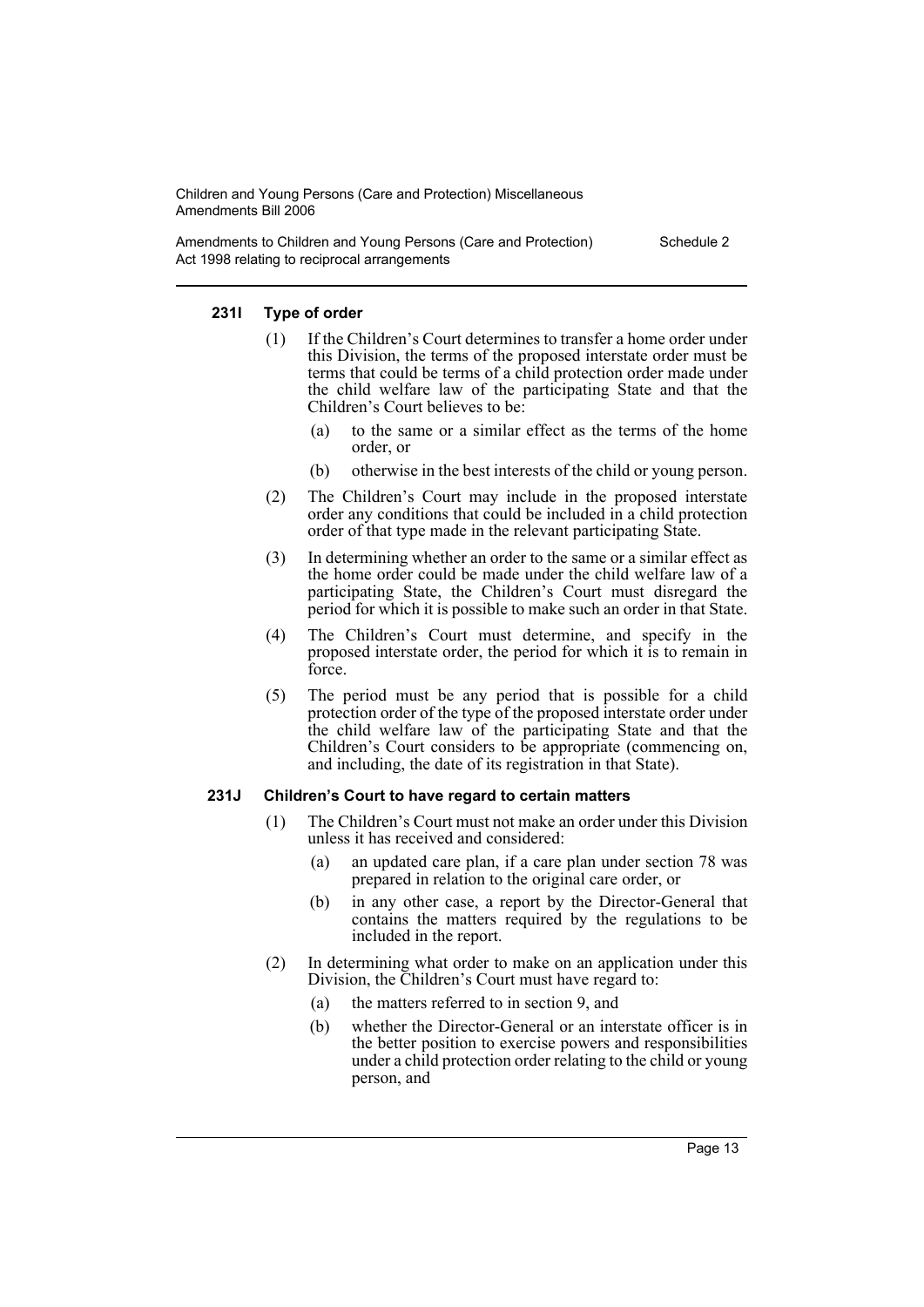- Schedule 2 Amendments to Children and Young Persons (Care and Protection) Act 1998 relating to reciprocal arrangements
	- (c) the fact that it is preferable that a child or young person is subject to a child protection order made under the child welfare law of the State where the child or young person resides, and
	- (d) any information given to the Children's Court by the Director-General or otherwise concerning any sentencing order under any Act, other than a fine, in force in respect of the child or young person or any criminal proceedings pending against the child or young person in any court.
	- (3) The Director-General must provide to the Children's Court an updated care plan or report referred to in subsection (1), in accordance with the rules of the Children's Court.
	- (4) Other requirements concerning the hearing and the making of an application, and the form of a care plan, under this Division may be prescribed by the regulations.

#### **231K Appeals**

- (1) A party to an application for an order under this Division who is dissatisfied with an order of the Children's Court transferring, or refusing to transfer, a child protection order to a participating State, may, in accordance with the rules of the District Court, appeal to the District Court against the order.
- (2) An appeal under subsection (1):
	- (a) must be instituted, and (except where instituted by the Director-General) written notice of it must be served on the Director-General, within 10 working days after the day on which the order complained of was made, and
	- (b) operates as a stay of an order transferring the child protection order to a participating State.
- (3) The District Court cannot extend the time limit fixed by subsection (2) (a).
- (4) Section 91 (2)–(6) and (8) apply to an appeal under this section as if the appeal were an appeal under section 91 and as if the term "order" in section 91 (2) referred to the order to transfer or refuse to transfer the child protection order.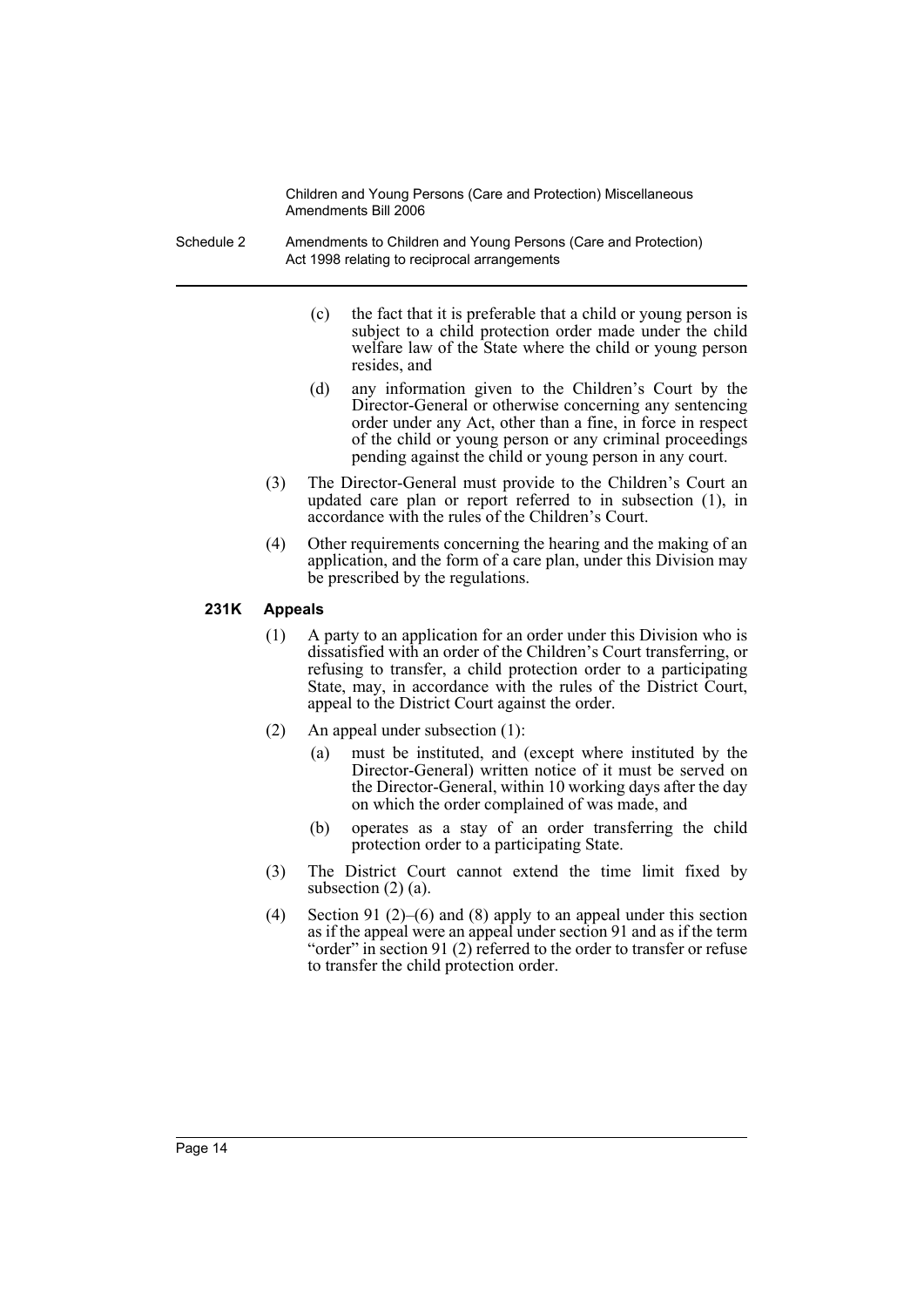Amendments to Children and Young Persons (Care and Protection) Act 1998 relating to reciprocal arrangements

Schedule 2

# **Part 3 Transfer of child protection proceedings**

# **231L When Children's Court may make order under this Part**

- (1) The Children's Court may make an order under this Part transferring a child protection proceeding pending in the Children's Court to the Children's Court in a participating State if:
	- (a) an application for the making of the order is made by the Director-General, and
	- (b) the relevant interstate officer has consented in writing to the transfer.
- (2) The proceeding is discontinued in the Children's Court on the registration in the Children's Court in the participating State, in accordance with the interstate law, of an order referred to in subsection (1).

#### **231M Children's Court to have regard to certain matters**

In determining whether to make an order transferring a proceeding under this Part, the Children's Court must have regard to:

- (a) the matters referred to in section 9, and
- (b) whether any other proceedings relating to the child or young person are pending, or have previously been heard and determined, under the child welfare law in the participating State, and
- (c) the place where any of the matters giving rise to the proceeding in the Children's Court arose, and
- (d) the place of residence, or likely place of residence, of the child or young person, his or her parents and any other people who are significant to the child or young person (as referred to in section  $9$  (g)), and
- (e) whether the Director-General or an interstate officer is in the better position to exercise powers and responsibilities under a child protection order relating to the child or young person, and
- (f) the fact that it is preferable that a child or young person is subject to a child protection order made under the child welfare law of the State where the child or young person resides, and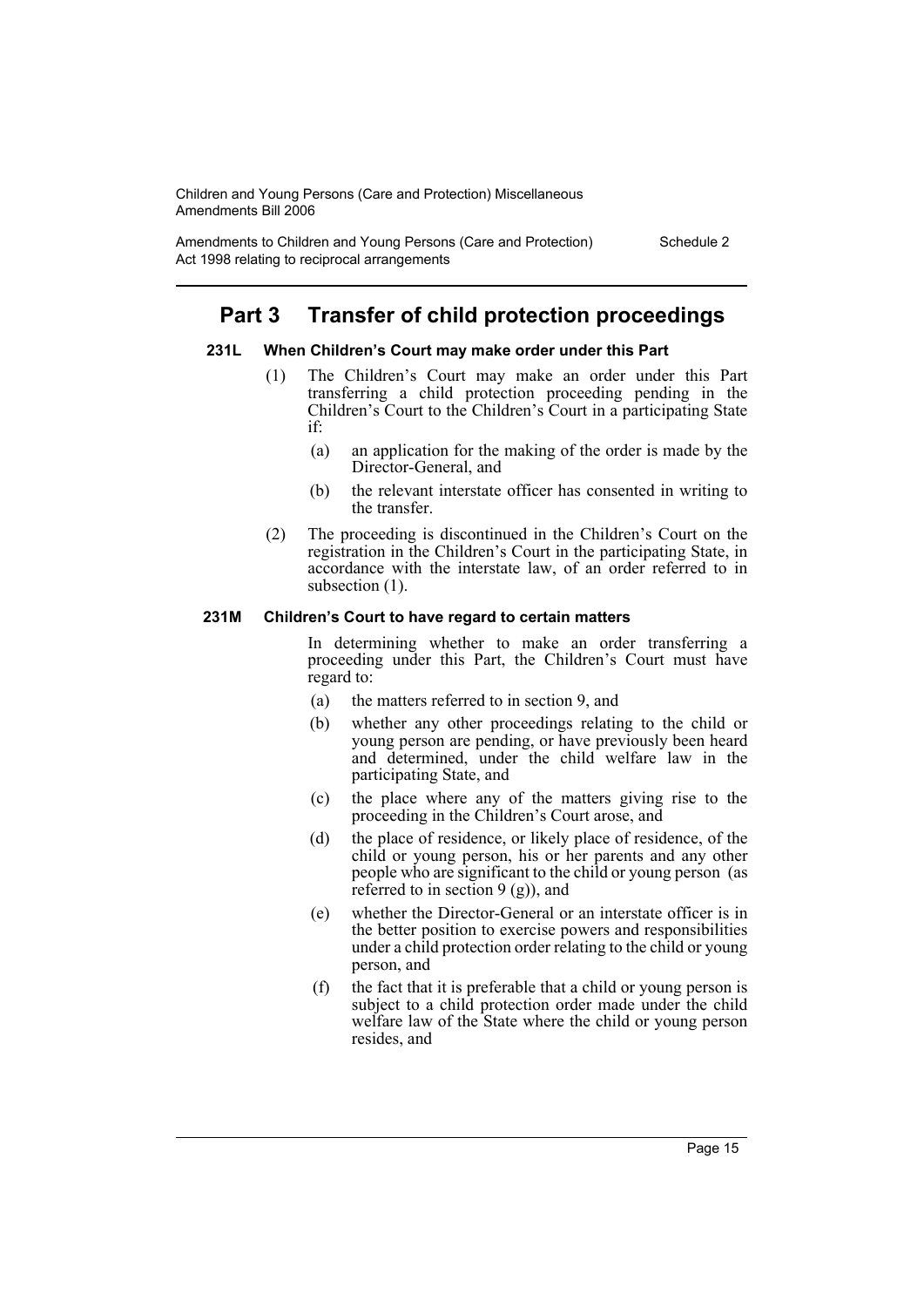- Schedule 2 Amendments to Children and Young Persons (Care and Protection) Act 1998 relating to reciprocal arrangements
	- (g) any information given to the Children's Court by the Director-General or otherwise concerning any pending criminal proceedings or sentencing order that is currently in force (other than a fine) in respect of the child or young person.

#### **231N Interim order**

- (1) If the Children's Court makes an order transferring a proceeding under this Part, the Children's Court may also make an interim order.
- (2) An interim order:
	- (a) may allocate parental responsibility for the child or young person to any person solely or jointly, and
	- (b) may give responsibility for the supervision of the child or young person to the interstate officer in the participating State or any other person in that State to whom responsibility for the supervision of a child or young person could be given under the child welfare law of that State, and
	- (c) remains in force for the period (not exceeding 30 days) specified in the order.
- (3) The Children's Court in the participating State may revoke an interim order in accordance with the relevant interstate law.

# **231O Appeals**

- (1) A party to an application for an order under this Part who is dissatisfied with an order of the Children's Court transferring, or refusing to transfer, a child protection proceeding may, in accordance with the rules of the District Court, appeal to the District Court against the order.
- (2) An appeal under subsection (1):
	- (a) must be instituted, and (except where instituted by the Director-General) written notice of it must be served on the Director-General, within 10 working days after the day on which the order complained of was made, and
	- (b) operates as a stay of an order transferring the child protection proceeding to a participating State.
- (3) The District Court cannot extend the time limit fixed by subsection  $(2)$   $(a)$ .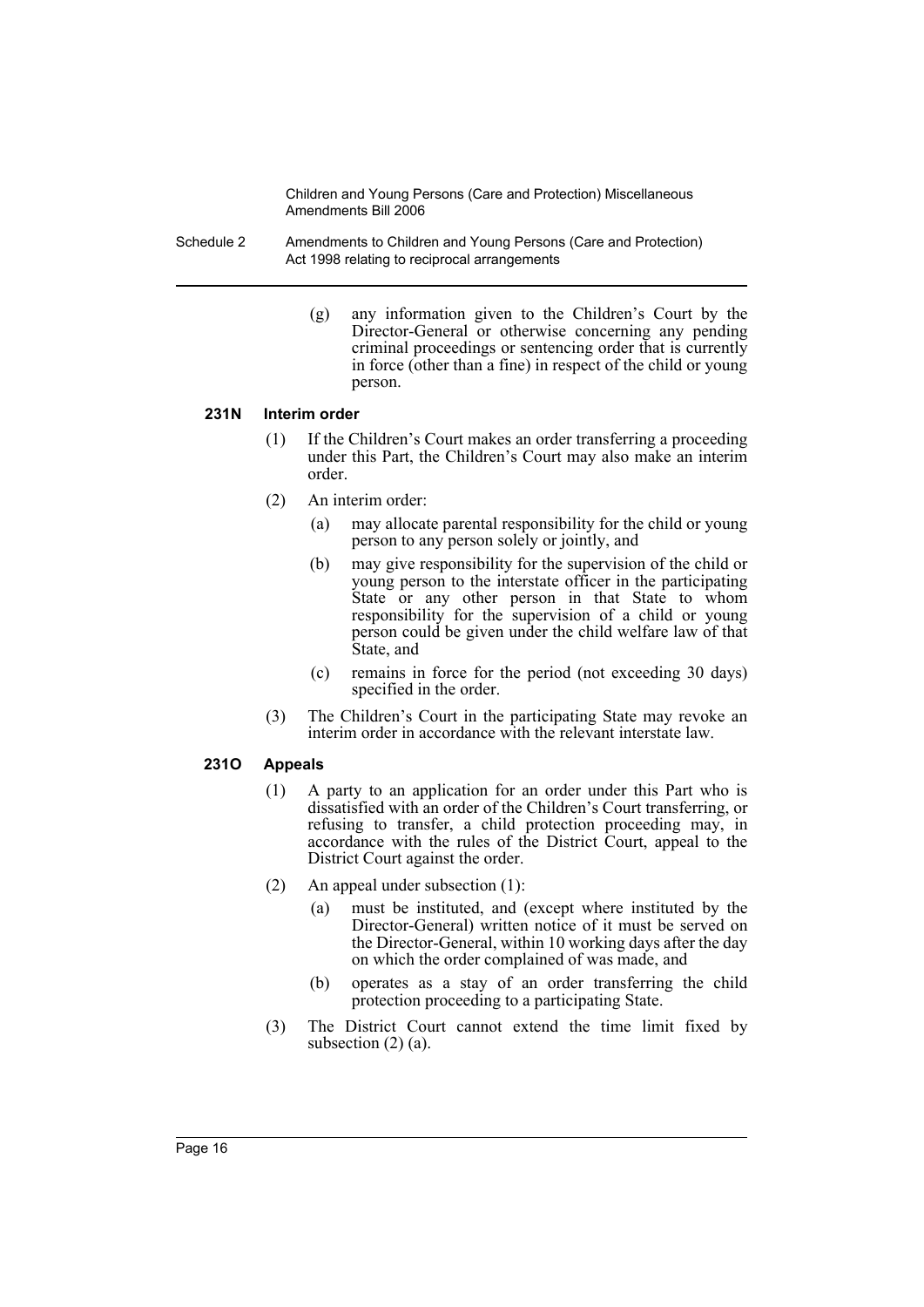Amendments to Children and Young Persons (Care and Protection) Act 1998 relating to reciprocal arrangements

Schedule 2

(4) Section 91 (2)–(6) and (8) apply to an appeal under this section as if the appeal were an appeal under section 91 and as if the term "order" in section 91 (2) referred to the order to transfer or refuse to transfer the child protection proceeding.

# **Part 4 Registration**

# **231P Filing and registration of interstate documents**

- (1) Subject to subsection (3), the Director-General must as soon as possible file in the Children's Court for registration a copy of a child protection order transferred to New South Wales under an interstate law.
- (2) Subject to subsection (3), the Director-General must as soon as possible file in the Children's Court for registration a copy of an order under an interstate law to transfer a child protection proceeding to New South Wales, together with a copy of any interim order made in relation to that order.
- (3) The Director-General must not file in the Children's Court a copy of a child protection order or of an order to transfer a child protection proceeding if:
	- (a) the decision or order to transfer the child protection order or the order to transfer the child protection proceeding (as the case requires) is subject to appeal or review or a stay, or
	- (b) the time for instituting an appeal or seeking a review has not expired,

under the interstate law.

# **231Q Notification by appropriate Children's Registrar**

The appropriate Children's Registrar must immediately notify the appropriate officer of the Children's Court in the sending State and the interstate officer in that State of:

- (a) the registration of any document filed under section 231P, or
- (b) the revocation under section 231R of the registration of any document so filed.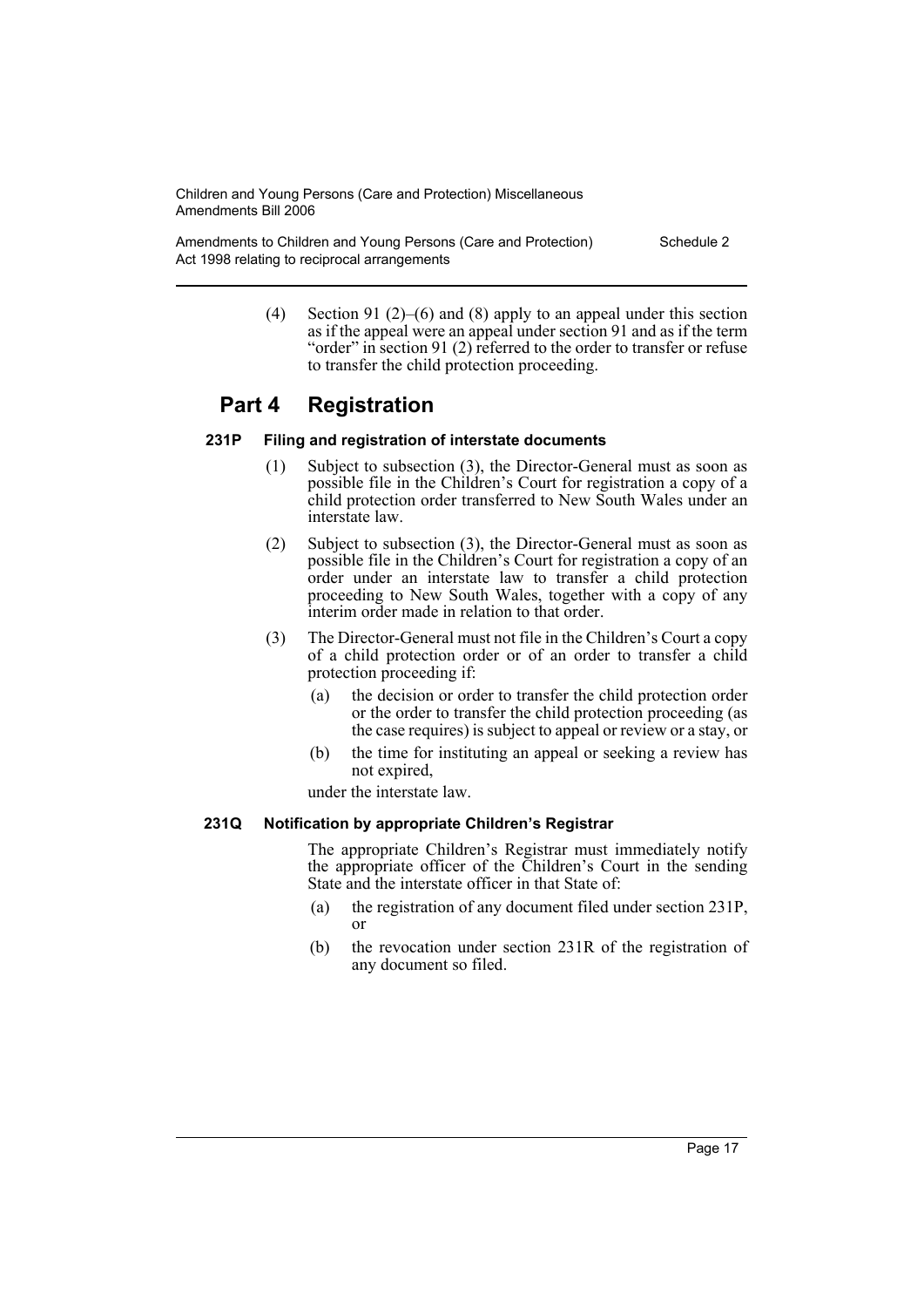Schedule 2 Amendments to Children and Young Persons (Care and Protection) Act 1998 relating to reciprocal arrangements

#### **231R Revocation of registration**

- (1) An application for the revocation of the registration of any document filed under section 231P may be made to the Children's Court by:
	- (a) the Director-General, or
	- (b) the child or young person concerned, or
	- (c) a parent of the child or young person concerned, or
	- (d) a party to the proceeding in the Children's Court in the sending State in which the decision to transfer the order or proceeding (as the case requires) was made.
- (2) The appropriate Children's Registrar must cause a copy of an application under subsection (1) to be sent by post or given as soon as possible to:
	- (a) the relevant interstate officer, and
	- (b) any person by whom such an application could have been made.
- (3) The Children's Court may revoke the registration of a document filed under section 231P only if satisfied that it was inappropriately registered because:
	- (a) the decision or order to transfer the child protection order or the order to transfer the child protection proceeding (as the case requires) was at the time of registration subject to appeal or review or a stay, or
	- (b) the time for instituting an appeal or seeking a review had not expired,

under the interstate law.

- (4) The appropriate Children's Registrar must cause any document filed in the Children's Court under section 231P to be sent to the Children's Court in the sending State if the registration of the document is revoked.
- (5) The revocation of the registration of a document does not prevent the later re-registration of that document.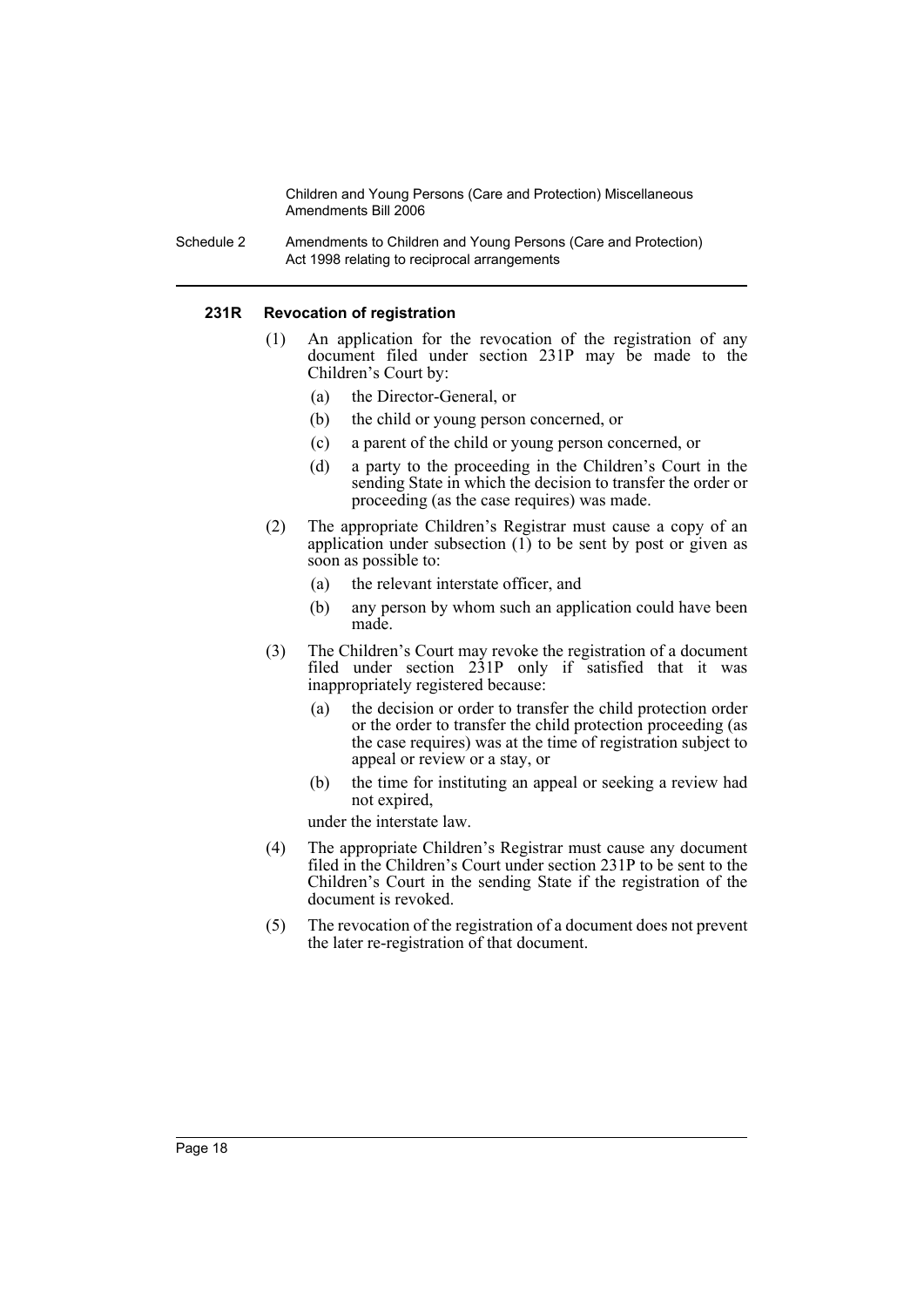Amendments to Children and Young Persons (Care and Protection) Act 1998 relating to reciprocal arrangements

Schedule 2

# **Part 5 Miscellaneous**

#### **231S Effect of registration of transferred order**

- (1) On an order being registered in a participating State under an interstate law, the child protection order made by the Children's Court under this Act ceases to have effect.
- (2) Despite subsection (1), an order that has ceased to have effect by force of that subsection is revived if the registration of the child protection order transferred from New South Wales is revoked in the participating State under the interstate law.
- (3) The period for which a child protection order is revived is the balance of the period for which it would have remained in force but for the registration of the transferred order.

# **231T Transfer of Children's Court file**

The appropriate Children's Registrar must, subject to and in accordance with the rules of the Children's Court (if any), cause all documents filed in the Children's Court in connection with a child protection proceeding, and an extract from any part of the register that relates to a child protection proceeding, to be sent to the Children's Court in a participating State if:

- (a) the child protection order or proceeding is transferred to the participating State, and
- (b) the decision or order to transfer the child protection order or the order to transfer the child protection proceeding (as the case requires) is not subject to appeal or review or a stay, and
- (c) the time for instituting an appeal or seeking a review has expired,

under this Chapter.

# **231U Hearing and determination of transferred proceeding**

In hearing and determining a child protection proceeding transferred to the Children's Court under an interstate law, the Children's Court:

- (a) is not bound by any finding of fact made in the proceeding in the Children's Court in the sending State before its transfer, and
- (b) may have regard to the transcript of, or any evidence adduced in, the proceeding referred to in paragraph (a).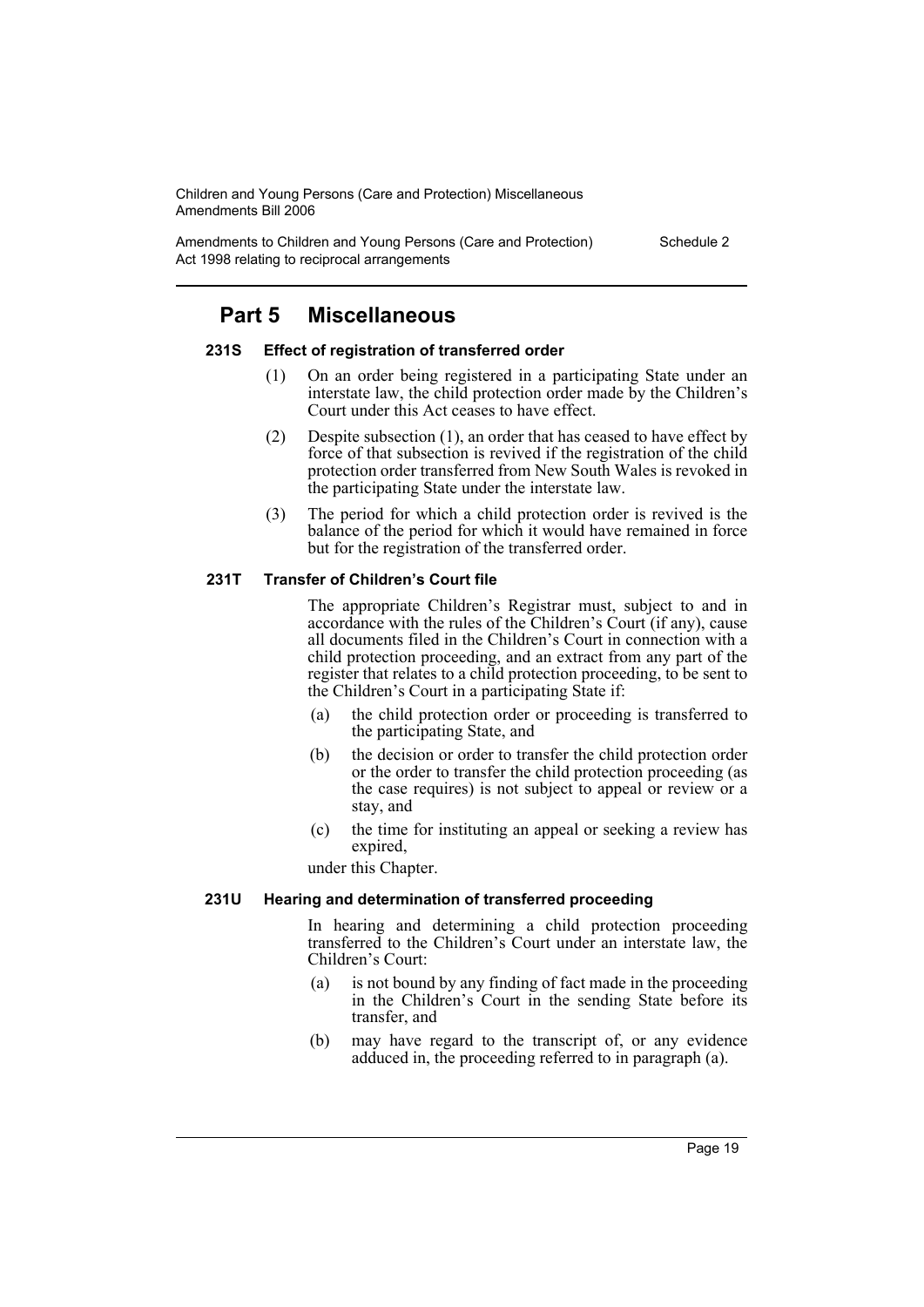Schedule 2 Amendments to Children and Young Persons (Care and Protection) Act 1998 relating to reciprocal arrangements

#### **231V Disclosure of information**

- (1) Despite anything to the contrary in this Act, the Director-General may disclose to an interstate officer any information that has come to his or her notice in the exercise of functions under this Act if the Director-General considers that it is necessary to do so to enable the interstate officer to exercise functions under a child welfare law or an interstate law.
- (2) Any information disclosed to the Director-General under a provision of a child welfare law or an interstate law that substantially corresponds to subsection (1) must be taken for the purposes of any provision of this Act relating to the disclosure of information to have been information given directly to the Director-General in New South Wales instead of to an interstate officer.

#### **231W Discretion of Director-General to consent to transfer**

- (1) If, under an interstate law, there is a proposal to transfer a child protection order to New South Wales, the Director-General may consent or refuse to consent to the transfer and the terms of the proposed interstate order.
- (2) If, under an interstate law, there is a proposal to transfer a child protection proceeding to the Children's Court in New South Wales, the Director-General may consent or refuse to consent to the transfer.

#### **231X Evidence of consent of relevant interstate officer**

A document, or a copy of a document, purporting:

- (a) to be the written consent of the relevant interstate officer to:
	- (i) the transfer of a child protection order to a participating State and to the terms of the proposed interstate order, or
	- (ii) the transfer of a child protection proceeding pending in the Children's Court to the Children's Court in a participating State, and
- (b) to be signed by the relevant interstate officer or his or her delegate,

is admissible in evidence in any proceedings under this Chapter and, in the absence of evidence to the contrary, is proof that consent in the terms appearing in the document was duly given by the relevant interstate officer.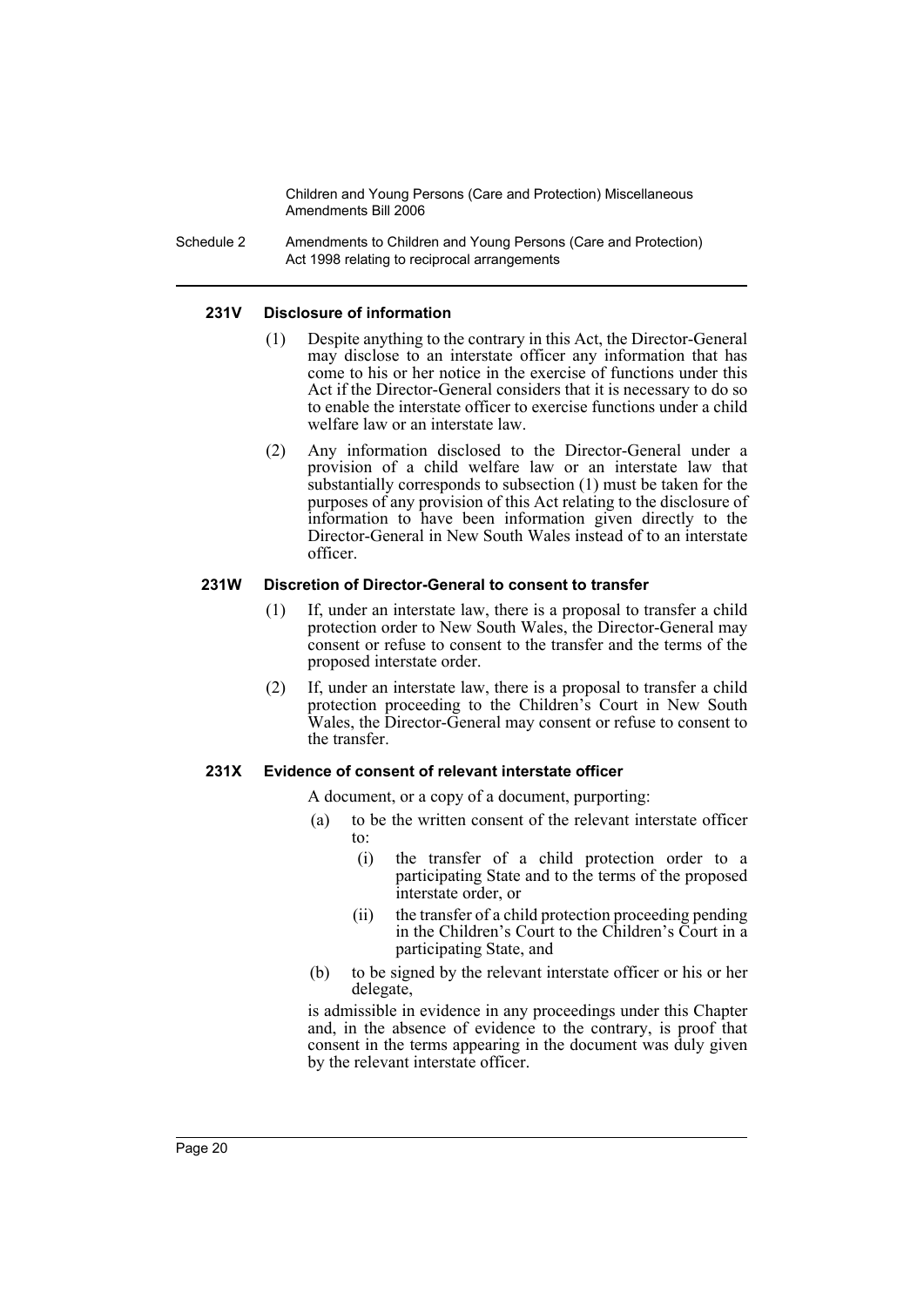Amendments to Children and Young Persons (Care and Protection) Act 1998 relating to reciprocal arrangements

Schedule 2

# **Part 6 Reciprocity generally**

#### **231Y Definitions**

#### In this Part:

*appropriate authority* means a person who, pursuant to a child protection order made under a child welfare law other than this Act, is competent to take action equivalent to action that may be taken pursuant to a child protection order made under this Act.

*interstate ward* means a child who is in New South Wales and who, immediately before entering New South Wales, was subject to a child protection order made under a child welfare law other than this Act, being a child protection order that has not been transferred to New South Wales under this Chapter.

# **231Z Arrangements for care**

- (1) The Minister:
	- (a) may make financial and other arrangements with an appropriate authority for the care of:
		- (i) an interstate ward, or
		- (ii) a child or young person who is under the parental responsibility of the Minister under this Act, and
	- (b) may, at the Minister's discretion, or in accordance with any such arrangements, return an interstate ward to the care of the appropriate authority for the interstate ward, and
	- (c) must, if the appropriate authority for an interstate ward requests the Minister to do so, return the interstate ward to the care of that appropriate authority.
- (2) The Minister is to provide for the accommodation, care and maintenance, in accordance with the arrangements referred to in subsection (1), of any interstate ward to whom such an arrangement applies.

# **231ZA Declarations concerning parental responsibility: interstate ward**

- (1) The Minister may, at the request of an appropriate authority, declare an interstate ward to be a child or young person under the parental responsibility of the Minister under this Act.
- (2) The Minister may revoke a declaration made under this section if:
	- (a) the child protection order to which the child or young person concerned is subject is transferred to New South Wales under this Chapter, or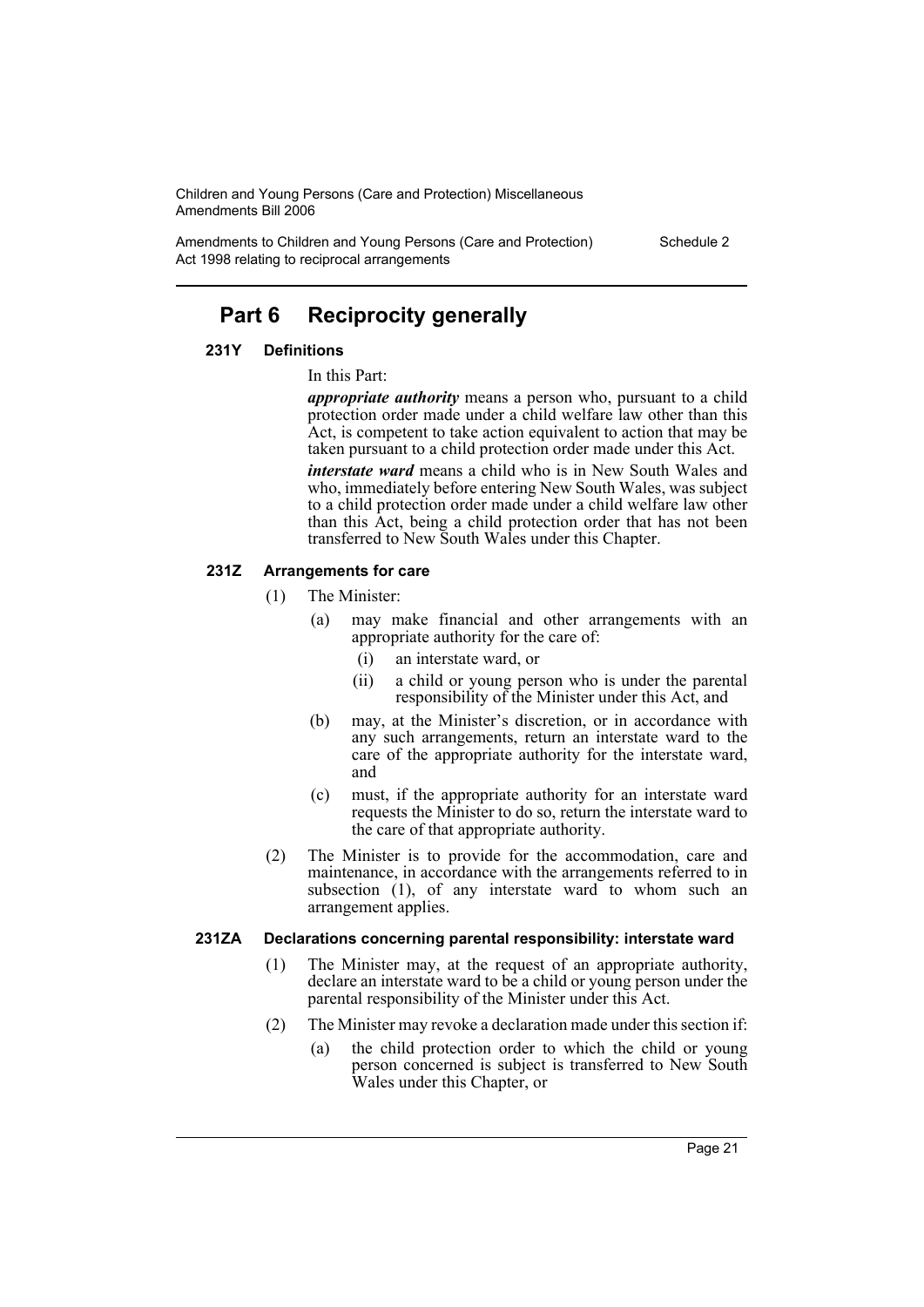- Schedule 2 Amendments to Children and Young Persons (Care and Protection) Act 1998 relating to reciprocal arrangements
	- (b) an order of a court of competent jurisdiction provides for the future care and protection of the child or young person by a person other than the Minister, or
	- (c) the Minister has reasonable grounds to believe that the child or young person has left New South Wales and will not return.
	- (3) A declaration under this section ceases to have effect (despite any other provision of this Act):
		- (a) on the day the declaration is revoked by the Minister, or
		- (b) on the rescission or variation of the child protection order to which the child or young person is subject, or
		- (c) on the expiration of the period (if any) specified in that child protection order,

whichever first occurs.

# **231ZB Declaration under law of jurisdiction other than NSW**

- (1) Any functions exercisable under this Act by any person in relation to a child or young person who is subject to a child protection order made under this Act are taken to be suspended while a declaration concerning the child or young person is in force under a provision of a child welfare law other than this Act that corresponds to section 231ZA (1).
- (2) However, those functions are taken not to be suspended in so far as they may be exercised in accordance with any provision of the child welfare law concerned.

#### **[3] Section 245 Decisions that are reviewable by Administrative Decisions Tribunal**

Insert after section 245 (1) (f):

(f1) a decision of the Director-General to transfer a child protection order to a participating State under Division 1 of Part 2 of Chapter 14A,

# **[4] Section 255 Reciprocity between States and Territories**

Omit the section.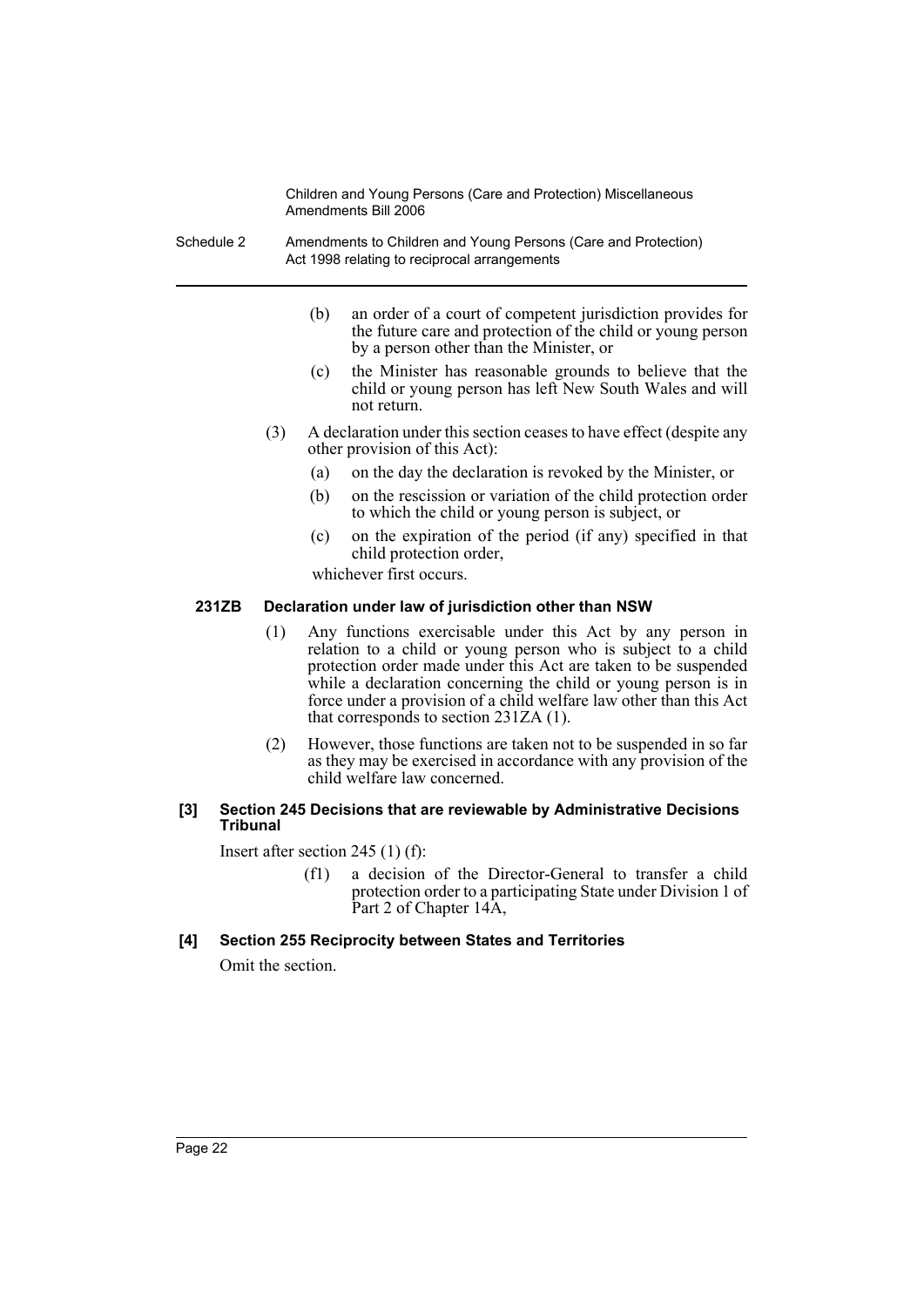Miscellaneous amendments to Children and Young Persons (Care and Protection) Act 1998

Schedule 3

# **Schedule 3 Miscellaneous amendments to Children and Young Persons (Care and Protection) Act 1998**

(Section 3)

# **[1] Section 3 Definitions**

Insert in alphabetical order:

*direct legal representative*—see section 99A (1). *independent legal representative*—see section 99A (2). *legal representative* means an Australian legal practitioner.

# **[2] Section 29A**

Insert after section 29:

#### **29A Person who makes report is not prevented from helping child or young person**

For avoidance of doubt, it is declared that a person who is permitted or required by this Part to make a report is not prevented, by reason only of having made that report, from responding to the needs of, or discharging any other obligations in respect of, the child or young person the subject of the report in the course of that person's employment or otherwise.

# **[3] Section 43 Removal of children and young persons without warrant**

Omit "or who are on remand" from section 43 (5).

Insert instead ", who are on remand or who are subject to an order under section 33 (1) (g) of the *Children (Criminal Proceedings) Act 1987*".

# **[4] Section 69 Interim care orders**

Insert after section 69 (1):

(1A) The Children's Court may make an interim care order prior to determining whether the child or young person is in need of care and protection, if the Court is satisfied that it is appropriate to do so.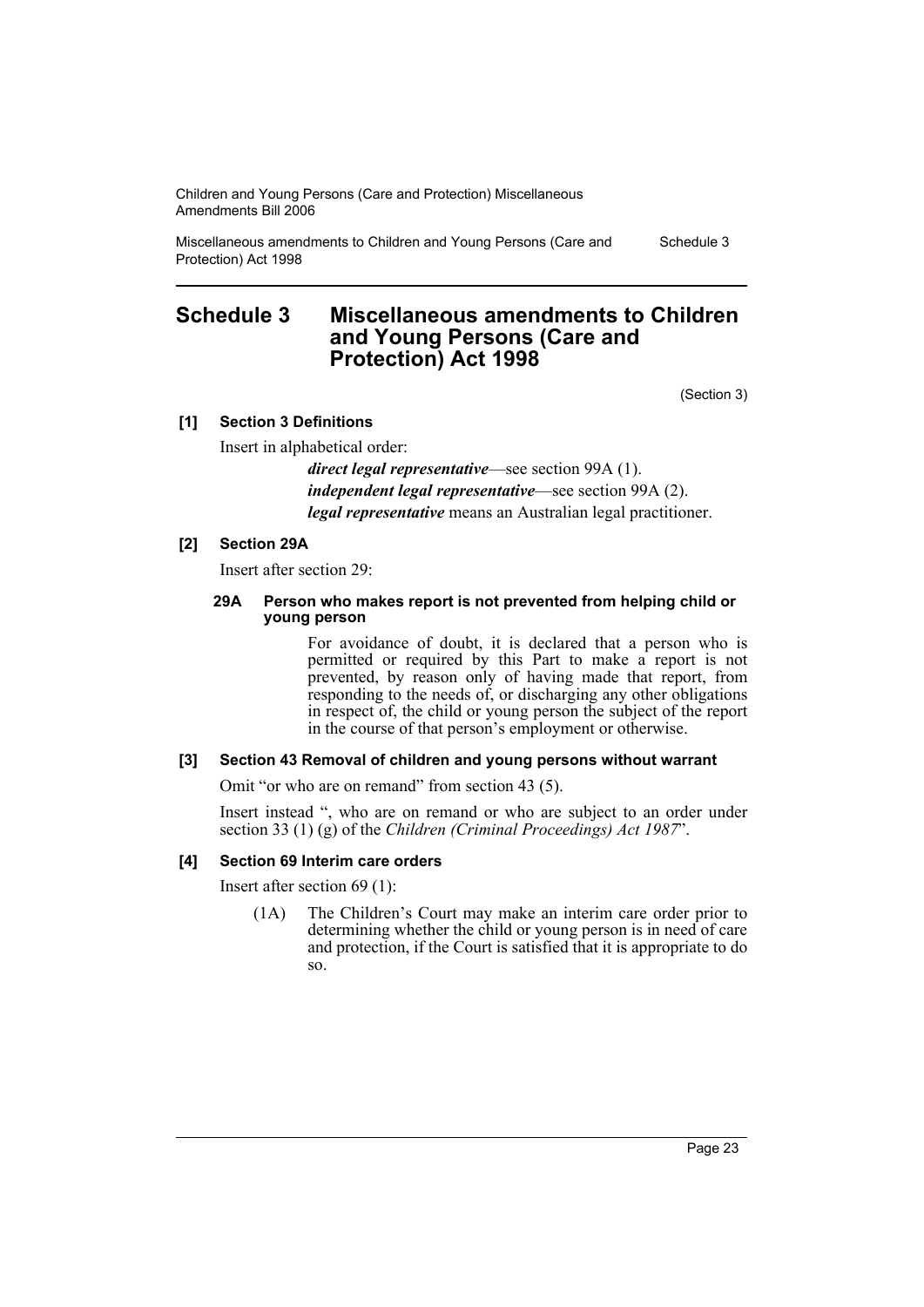Schedule 3 Miscellaneous amendments to Children and Young Persons (Care and Protection) Act 1998

### **[5] Section 71A**

Insert after section 71:

#### **71A Effect of conduct outside New South Wales**

For the purposes of this Act, it does not matter whether the conduct constituting a reason referred to in section 71 occurred wholly or partly outside the State.

#### **[6] Section 96 Attendance of child or young person, parents and others**

Insert after the note to section 96 (6):

(7) In this section:

*parent* of a child or young person includes a birth parent, or an adoptive parent, of the child or young person who does not have parental responsibility for the child or young person.

# **[7] Sections 99–99D**

Omit section 99. Insert instead:

### **99 Appointment of legal representative by Children's Court**

- (1) The Children's Court may appoint a legal representative to act for a child or young person if it appears to the Children's Court that the child or young person needs to be represented in any proceedings before it.
- (2) A legal representative for a child or young person who has not been appointed by the Children's Court may appear only with its leave.
- (3) The Children's Court may withdraw its leave at any time and for any reason (including the child or young person informing the Children's Court that he or she does not wish to be represented by the legal representative).

#### **99A Legal representative to act as independent legal representative or direct legal representative**

- (1) A legal representative for a child or young person is to act as a *direct legal representative* if:
	- (a) the child or young person is capable of giving proper instructions, and
	- (b) a guardian ad litem has not been appointed for the child or young person.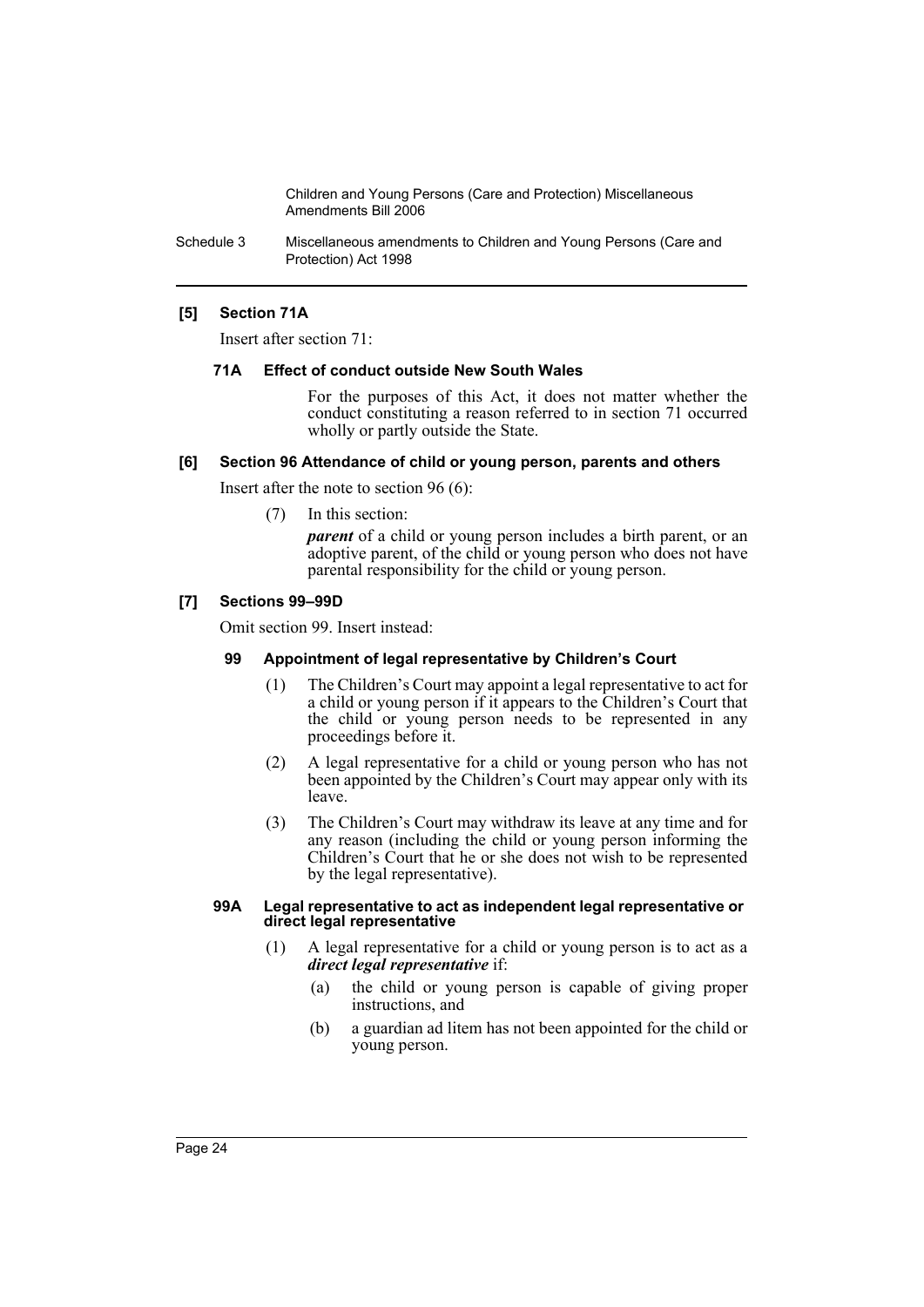Miscellaneous amendments to Children and Young Persons (Care and Protection) Act 1998 Schedule 3

- (2) A legal representative for a child or young person is to act as an *independent legal representative* if:
	- (a) the child or young person is not capable of giving proper instructions, or
	- (b) a guardian ad litem has been appointed for the child or young person.

**Note.** Section 100 (4) provides that a legal representative of a child or young person for whom a guardian ad litem has been appointed is to act on the instructions of the guardian ad litem.

# **99B Child under 12 presumed incapable of giving proper instructions**

- (1) There is a rebuttable presumption that a child who is less than 12 years of age is not capable of giving proper instructions to his or her legal representative.
- (2) However, the Children's Court may, on the application of a legal representative for a child who is less than  $12$  years of age, make a declaration that the child is capable of giving proper instructions.

#### **99C Child 12 or older and young person presumed capable of giving proper instructions**

- (1) There is a rebuttable presumption that a child who is not less than 12 years of age, or a young person, is capable of giving proper instructions to his or her legal representative.This presumption is not rebutted merely because the child or young person has a disability.
- (2) However, the Children's Court may, on the application of a legal representative for a child who is not less than 12 years of age, or a young person, make a declaration that the child or young person is not capable of giving proper instructions.

#### **99D Role of a legal representative**

Without limiting the role of a legal representative for a child or young person in proceedings before the Children's Court:

- (a) the role of a direct legal representative includes the following:
	- (i) ensuring that the views of the child or young person are placed before the Children's Court,
	- (ii) ensuring that all relevant evidence is adduced and, where necessary, tested,
	- (iii) acting on the instructions of the child or young person, and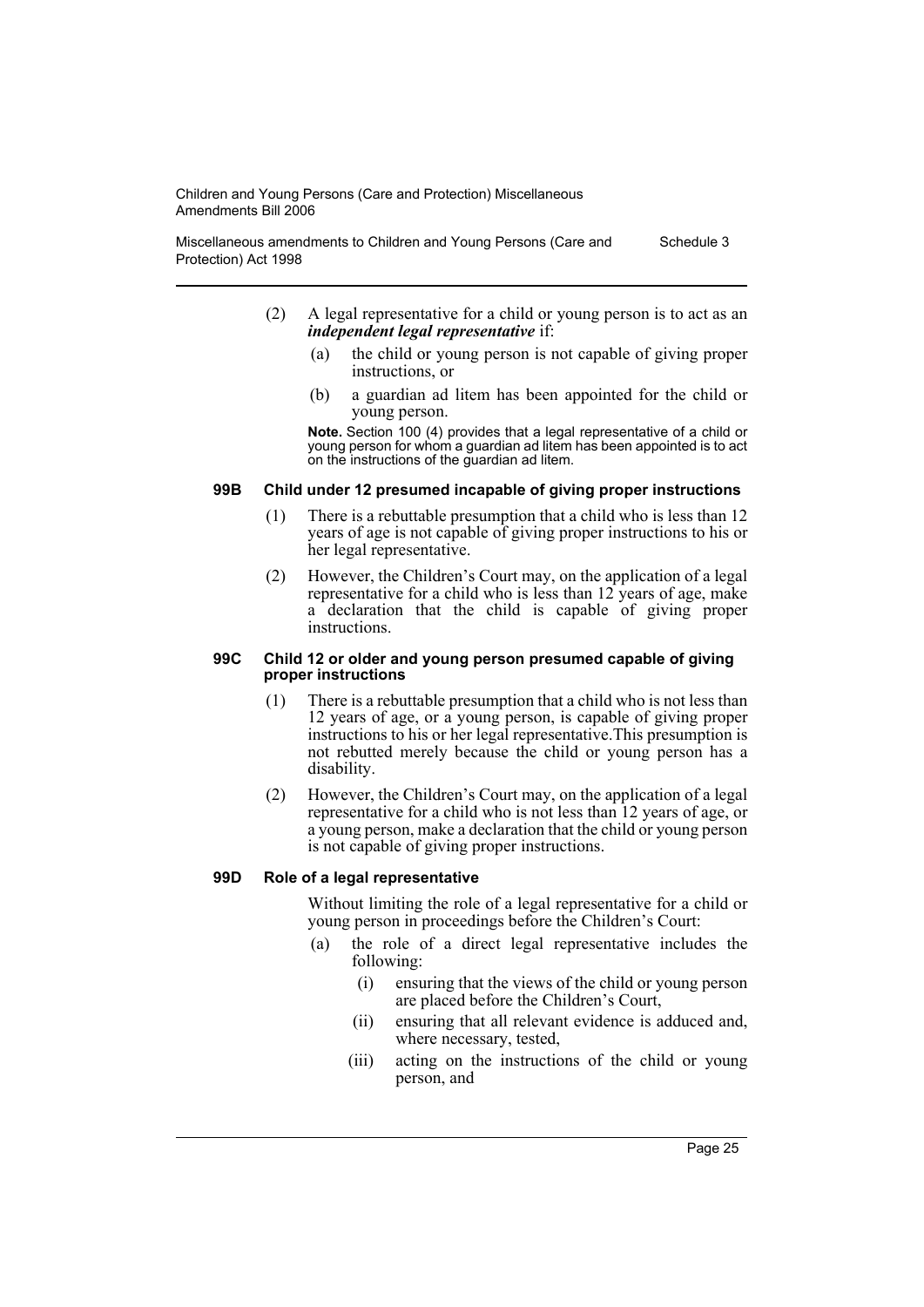- Schedule 3 Miscellaneous amendments to Children and Young Persons (Care and Protection) Act 1998
	- (b) the role of an independent legal representative includes the following:
		- (i) if a guardian ad litem has been appointed for the child or young person—acting on the instructions of the guardian ad litem,
		- (ii) interviewing the child or young person after becoming the independent legal representative,
		- (iii) explaining to the child or young person the role of an independent legal representative,
		- (iv) presenting direct evidence to the Children's Court about the child or young person and matters relevant to his or her safety, welfare and well-being,
		- (v) presenting evidence of the child's or young person's wishes (and in doing so the independent legal representative is not bound by the child's or young person's instructions),
		- (vi) ensuring that all relevant evidence is adduced and, where necessary, tested,
		- (vii) cross-examining the parties and their witnesses,
		- (viii) making applications and submissions to the Children's Court for orders (whether final or interim) considered appropriate in the interests of the child or young person,
			- (ix) lodging an appeal against an order of the Children's Court if considered appropriate.
- **[8] Section 148 Disclosure of information concerning placement to parents** Omit the section.
- **[9] Chapter 8, Part 2, Division 1A**

Insert after section 149A:

# **Division 1A Disclosure to parents and significant persons of information concerning placement in out-of-home care**

# **149B Definitions**

- (1) In this Division, *parent*, in relation to the child or young person concerned, means:
	- (a) the person (other than the Minister or the Director-General) who had parental responsibility for the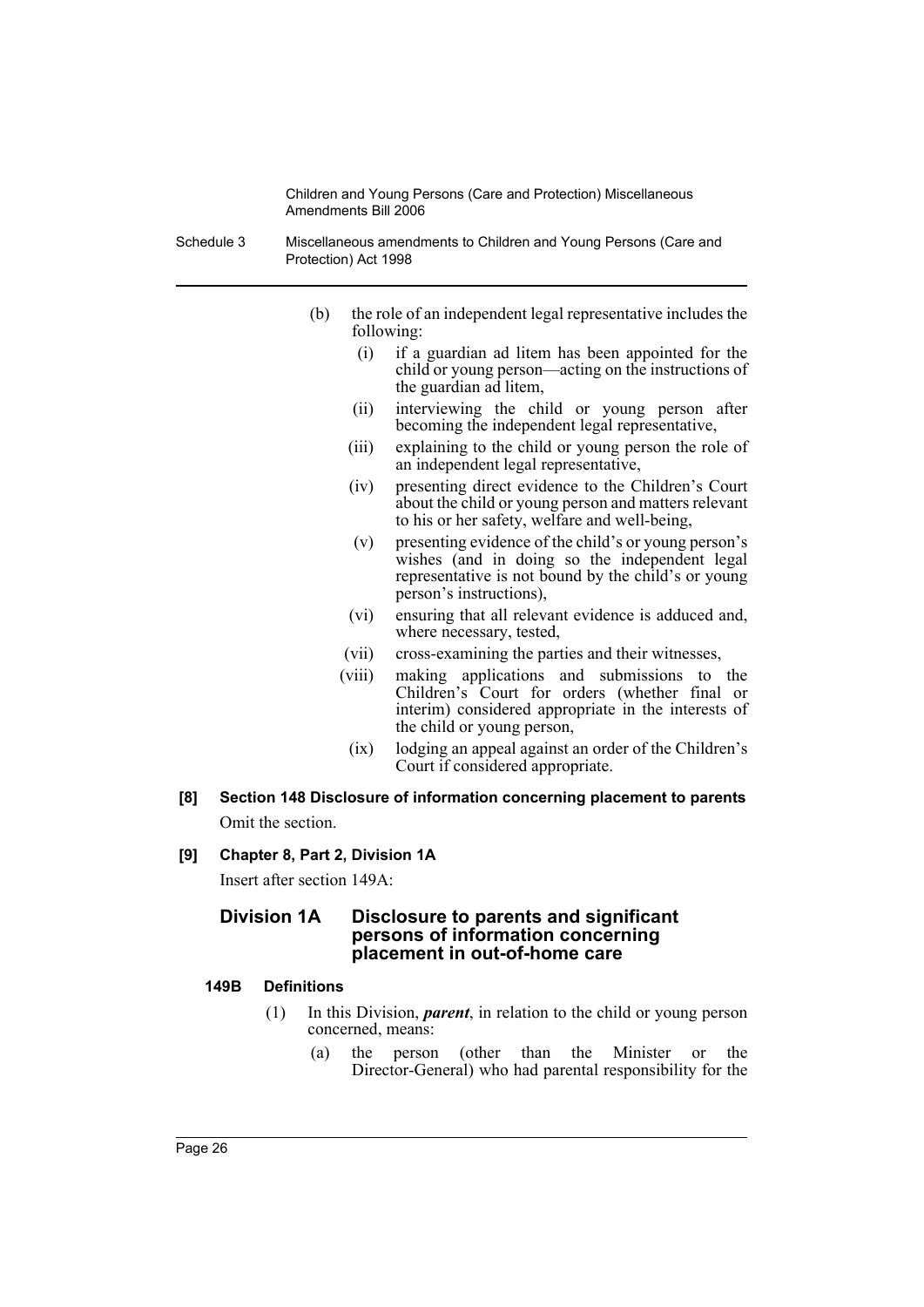Miscellaneous amendments to Children and Young Persons (Care and Protection) Act 1998 Schedule 3

> child or young person immediately before the child or young person was placed in out-of-home care, and

- (b) if the person referred to in paragraph (a), or the Minister or the Director-General, had parental responsibility for the child or young person pursuant to an order of the Children's Court—the person who had parental responsibility for the child or young person immediately before the order of the Children's Court was made.
- (2) A reference in this Division to a person who is *significant* to a child or young person is a reference to a person referred to in section  $9(g)$ .

#### **149C Disclosure to parents and significant persons**

- (1) The designated agency responsible for the placement of a child or young person in out-of-home care must, in accordance with this Division, disclose information concerning the placement of the child or young person to the following persons:
	- (a) the birth parents and adoptive parents (if any) of the child or young person,
	- (b) any other person who is significant to the child or young person and who makes a written request for the information.
- (2) The information must be disclosed as soon as practicable after the placement of the child or young person.
- (3) This section is subject to sections 149E (Consent of authorised carer to disclosure of high level identification information) and 149I (Refusal to disclose information concerning placement).

# **149D Type and amount of information to be disclosed**

When considering the type and amount of information to be disclosed under this Division, the designated agency must have regard to:

- (a) the wishes of the child or young person and authorised carer concerned, and
- (b) any guidelines prepared by the Children's Guardian in relation to disclosure, which may include, but are not limited to, any guidelines relating to the following:
	- (i) particular classes of people, in addition to parents and including persons significant to the child or young person, who should normally receive information concerning placement,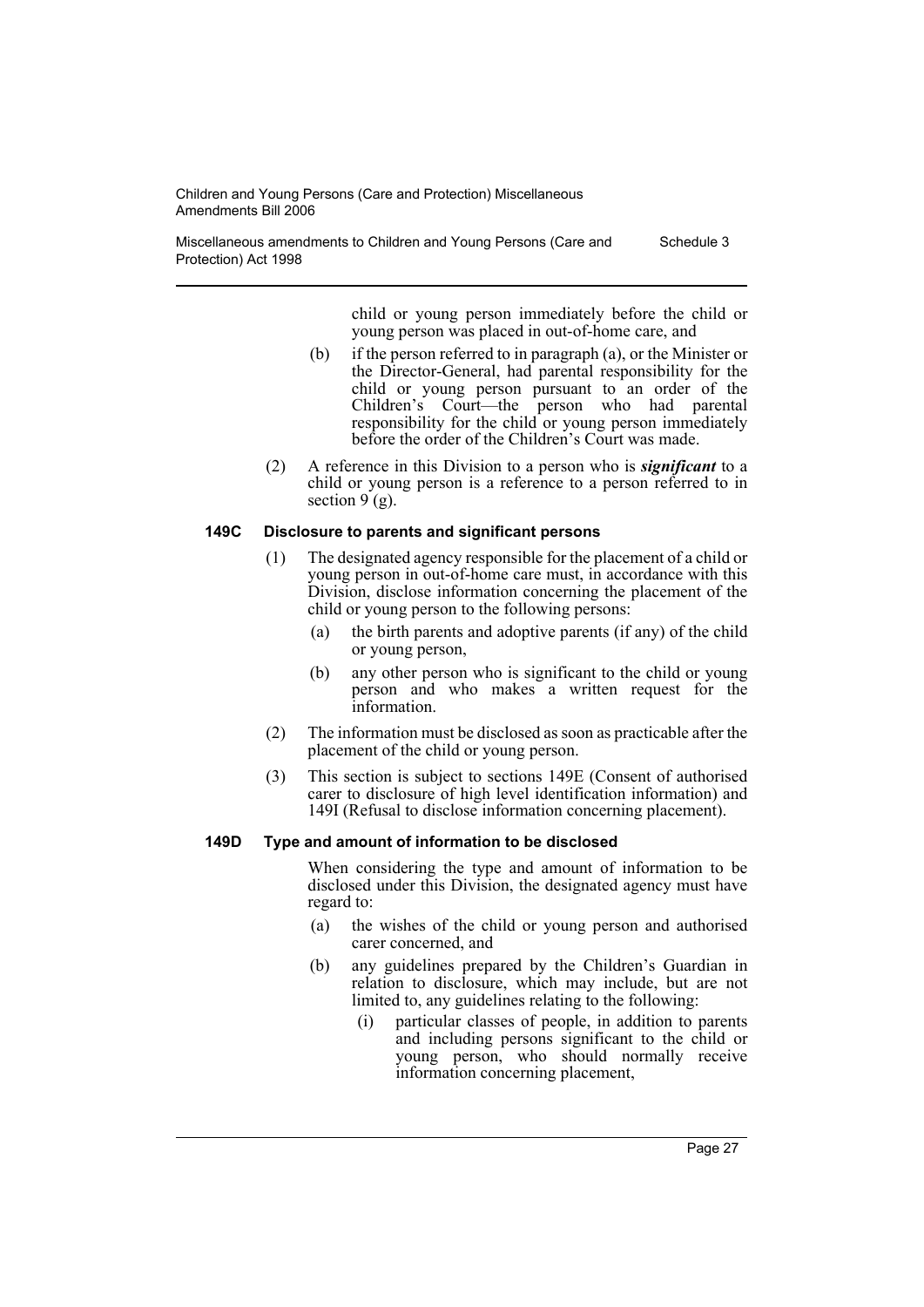Schedule 3 Miscellaneous amendments to Children and Young Persons (Care and Protection) Act 1998

- (ii) particular types of information concerning placement that should normally be disclosed,
- (iii) guidance as to any persons who should not receive information concerning placement,
- (iv) guidance as to how the child or young person concerned is to participate in any decision-making processes relating to the disclosure of information concerning the authorised carer of the child or young person.

#### **149E Consent of authorised carer to disclosure of high level identification information**

- (1) Except as provided by this section (and despite section 149C), a designated agency must not disclose high level identification information concerning the placement of a child or young person unless:
	- (a) the designated agency has contacted the authorised carer of the child or young person concerned and requested the consent of that authorised carer to the disclosure, and
	- (b) the authorised carer has consented in writing to the disclosure.
- (2) The information may be disclosed even though the authorised carer of the child or young person concerned has refused to consent to the disclosure, or has not consented to the disclosure within 28 days after being requested to do so under this section, if the designated agency:
	- (a) believes on reasonable grounds that the disclosure will not pose any risk to the safety, welfare or well-being of:
		- (i) the child or young person concerned, or
		- (ii) the authorised carer of the child or young person, or
		- (iii) any member of the family or household of the authorised carer of the child or young person, and
	- (b) complies with sections 149F and 149G.

#### **149F Disclosure of high level identification information without consent of authorised carer**

- (1) Before disclosing high level identification information without the consent of the authorised carer of the child or young person concerned, the designated agency:
	- (a) must provide written reasons to the authorised carer as to why it believes that the disclosure of the information will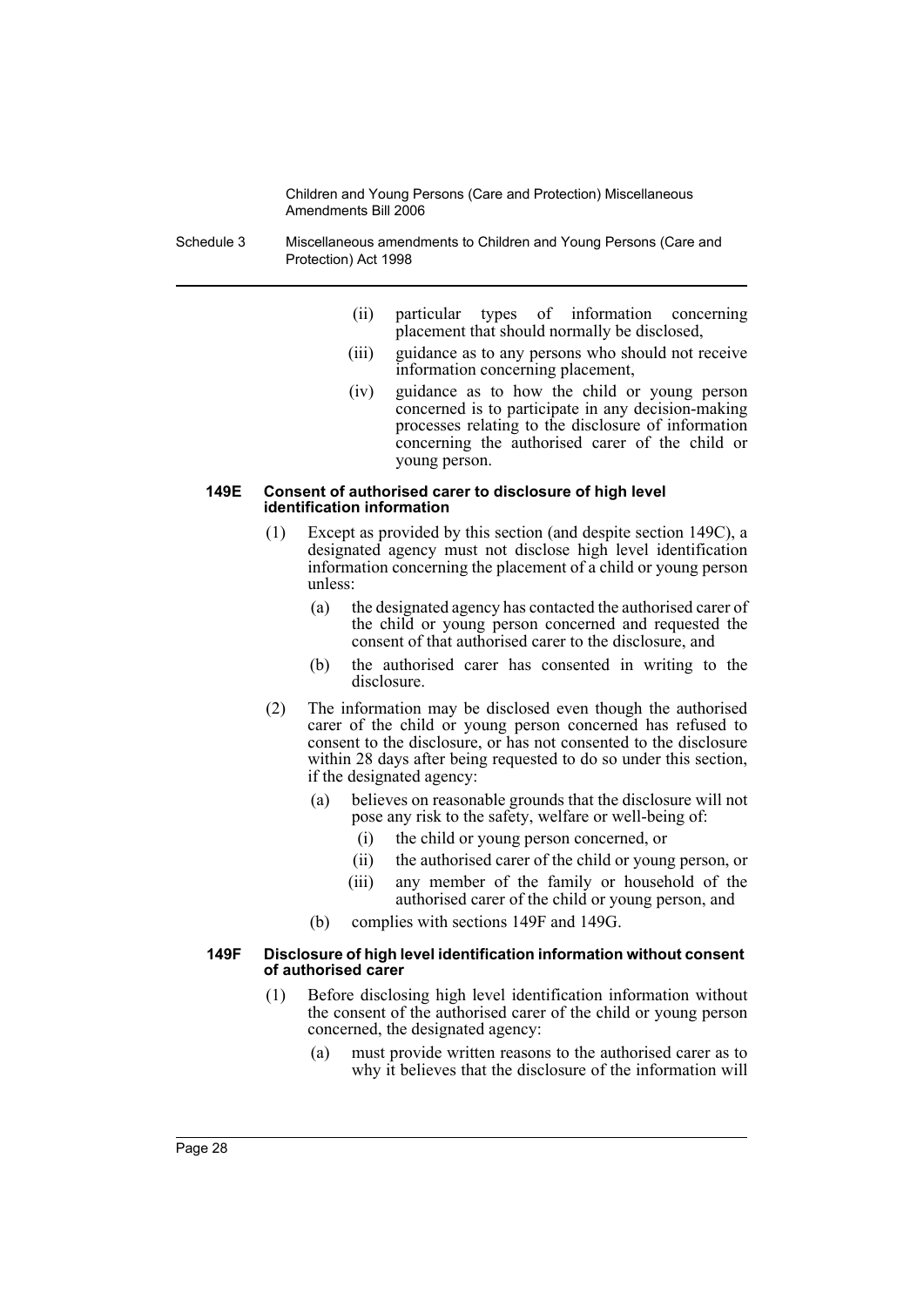Miscellaneous amendments to Children and Young Persons (Care and Protection) Act 1998 Schedule 3

> not pose any risk of the kind referred to in section 149 $\hat{E}$  (2) (a), and

- (b) if the child or young person concerned is 12 years of age or older—must provide a copy of the written reasons to the child or young person (unless the agency considers that it is not in the child or young person's best interests to do so), and
- (c) if the child concerned is less than 12 years of age—must supply a copy of the written reasons to any person nominated by the child (unless the agency considers that it is not in the child's best interests to do so or that the child is too young to nominate a person), and
- (d) must ensure that a copy of the written reasons is retained on the designated agency's file for the purpose of disclosing them to the child after he or she reaches the age of 12 (unless the agency considers that it is not in the child's best interests to do so).
- (2) The designated agency must also give the authorised carer a written notice stating:
	- (a) that the information will not be disclosed within the period of 21 days after the date of the notice, and
	- (b) that the decision to disclose the information may be reviewed by the Administrative Decisions Tribunal:
		- (i) on the application of the authorised carer, or
		- (ii) on the application of the designated agency (on behalf of the authorised carer) at the request of the authorised carer made before the expiry of the 21-day period referred to in paragraph (a).

#### **149G Application for review of decision to disclose high level identification information**

- (1) If a designated agency decides to disclose high level identification information under this Division despite the authorised carer's refusing, or failing to give, consent to the disclosure, the authorised carer:
	- (a) may apply to the Administrative Decisions Tribunal for a review of the decision to disclose the information, or
	- (b) may, within the time allowed under section 149F (2) (b) (ii), request the designated agency to apply to the Administrative Decisions Tribunal, on behalf of the authorised carer, for a review of the decision to disclose the information.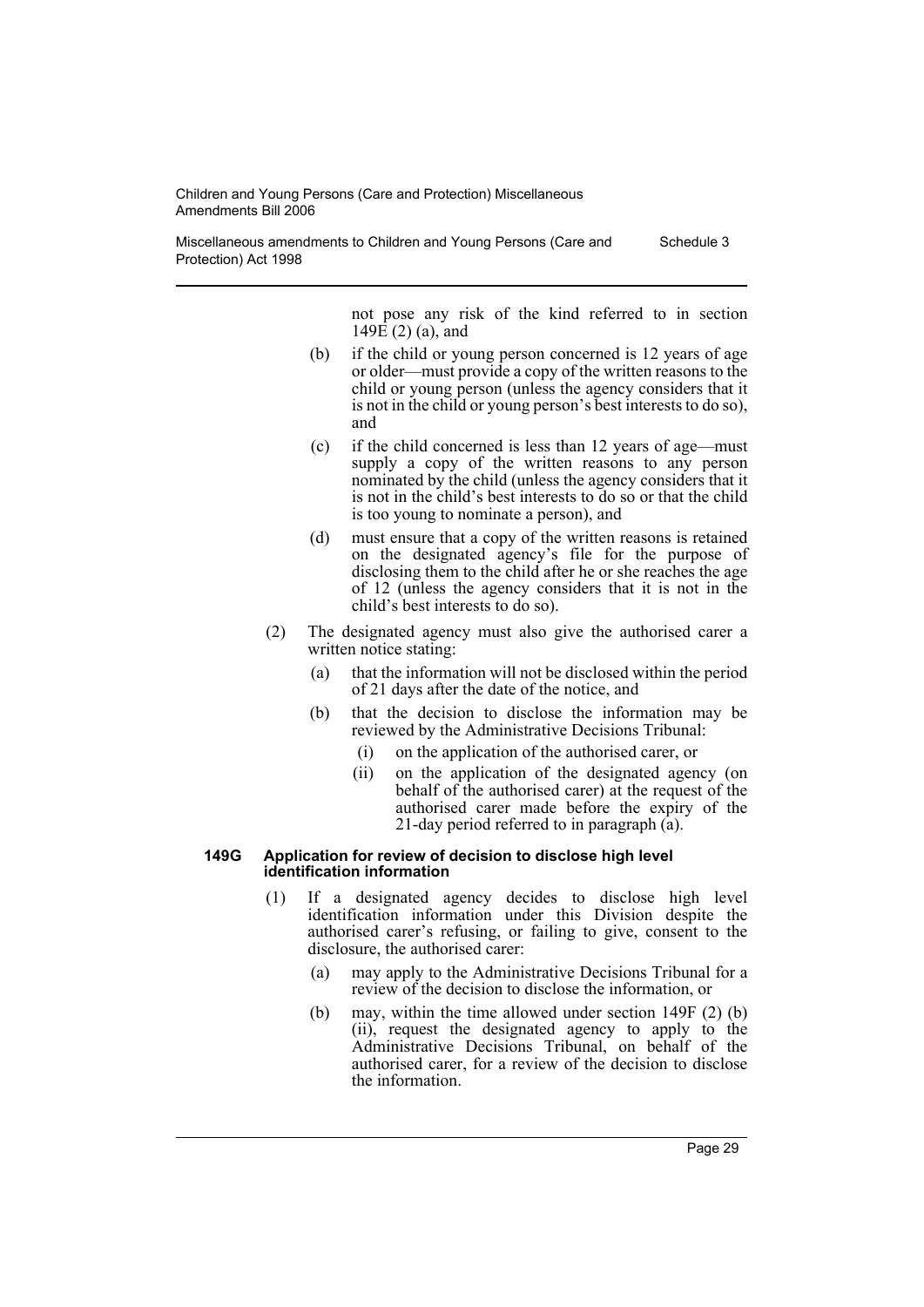- Schedule 3 Miscellaneous amendments to Children and Young Persons (Care and Protection) Act 1998
	- (2) The designated agency must comply with any request made in accordance with subsection  $(1)$   $(b)$  and, before doing so, must carry out an internal review of the decision in accordance with section 53 of the *Administrative Decisions Tribunal Act 1997* as modified by section 149H and the regulations (if any).
	- (3) If an application is made to the Administrative Decisions Tribunal under this section, the designated agency must not disclose the information to which the application relates otherwise than in accordance with the final determination of the application (unless the application is withdrawn by or at the request of the authorised carer).

#### **149H Modification of Administrative Decisions Tribunal Act 1997**

- (1) If an application for a review of a decision to disclose high level identification information under this Division is to be made by a designated agency at the request of, and on behalf of, an authorised carer:
	- (a) the designated agency is taken to be an *interested person* for the purposes of the ADT Act, and
	- (b) the following provisions of the ADT Act do not apply in relation to the application:
		- (i) Division 2 (Duty to give reasons on request) of Part 2 of Chapter 5,
		- (ii) section 53 (2) (Requirements for an application),
		- (iii) Division 2 (Effect of pending applications on reviewable decisions) of Part 3 of Chapter 5, and
	- (c) a reference in section 58 (1) of the ADT Act to receiving notice of an application is to be construed as a reference to the making of an application, and
	- (d) a reference in section 58 of the ADT Act to the giving of reasons under section 49 of that Act is to be construed as a reference to the provision of reasons to the authorised carer under section 149F of this Act, and
	- (e) the application is taken, after it is made, to have been made by the authorised carer.
- (2) The regulations may further modify the application of the ADT Act in relation to an application referred to in subsection (1).
- (3) In this section, *the ADT Act* means the *Administrative Decisions Tribunal Act 1997*.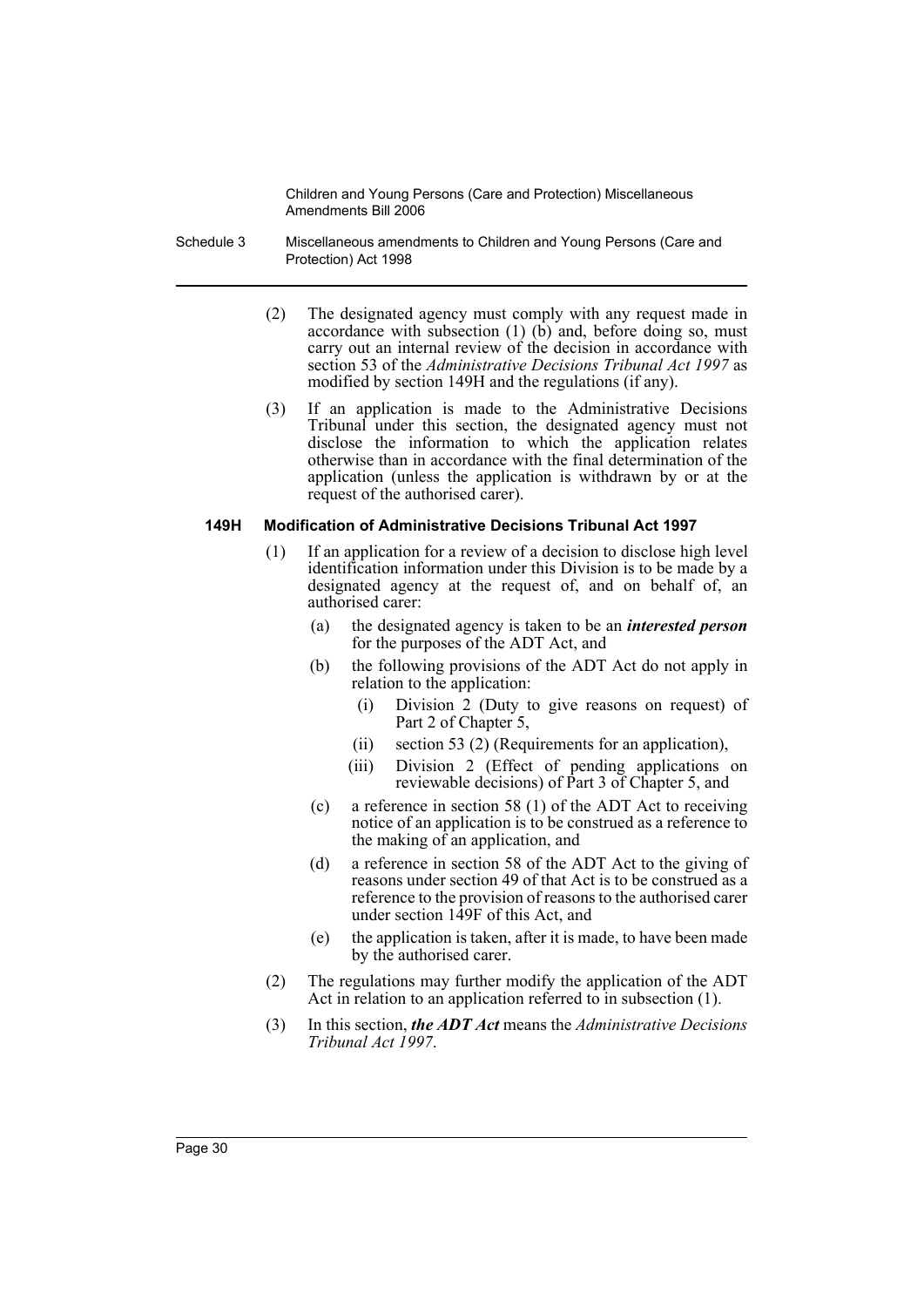Miscellaneous amendments to Children and Young Persons (Care and Protection) Act 1998 Schedule 3

#### **149I Refusal to disclose information concerning placement**

- Despite section 149C, a designated agency must refuse to disclose information concerning placement under this Division, or must impose conditions on the disclosure, if it believes on reasonable grounds that the disclosure of the information would adversely affect the safety, welfare or well-being of:
	- (a) the child or young person concerned, or
	- (b) an authorised carer of that child or young person, or
	- (c) any member of the family or household of the authorised carer of that child or young person.
- (2) If a designated agency decides to refuse to disclose information concerning placement under this Division, it must give written notification of the decision:
	- (a) to the parents of the child or young person, and
	- (b) to any other person who is significant to the child or young person and who has made a written request for the information.
- (3) For the purposes of deciding whether or not to refuse to disclose information concerning placement, or to disclose such information subject to conditions, the designated agency must have regard to:
	- (a) the wishes of the child or young person concerned, and
	- (b) any guidelines prepared by the Children's Guardian (as referred to in section 149D (b)).

#### **149J Disclosure not contravention of confidentiality or contravention of privacy law**

A disclosure of information concerning placement made in good faith under this Division does not constitute a contravention of any provision as to confidentiality in this Act or a contravention of the *Health Records and Information Privacy Act 2002* or the *Privacy and Personal Information Protection Act 1998*.

#### **149K No conflict with court order**

- (1) This Division does not authorise a disclosure of information concerning placement if that disclosure is prevented by an order of any court or tribunal.
- (2) This Division does not prevent a disclosure of information concerning placement if that disclosure is required by an order of any court or tribunal.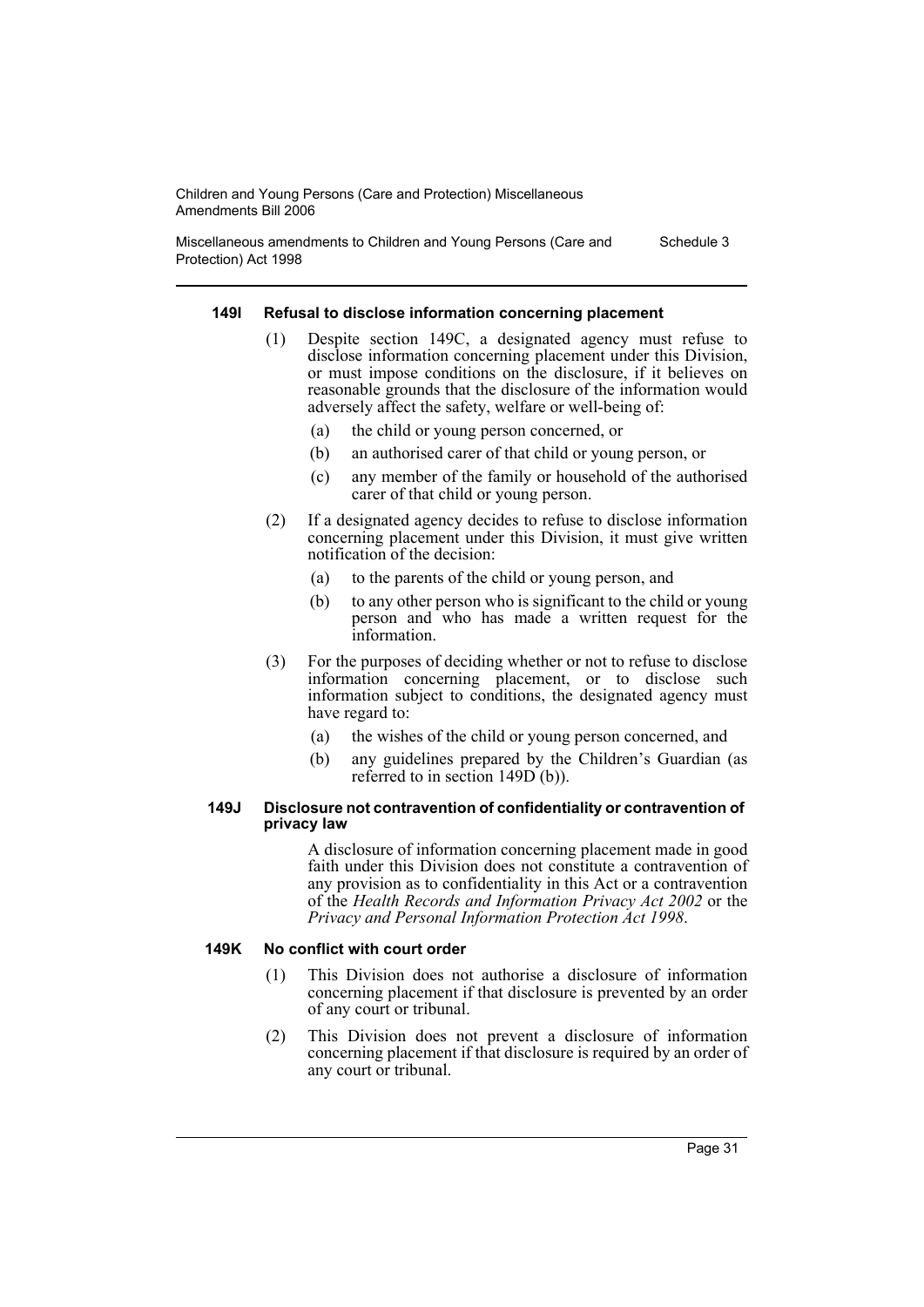Schedule 3 Miscellaneous amendments to Children and Young Persons (Care and Protection) Act 1998

### **[10] Section 168 Access to personal information**

Insert after section 168 (1):

(1A) In this section, a reference to records kept by a designated agency includes a reference to records formerly kept by the agency and delivered to the Director-General as referred to in section 170  $(2A)$ .

#### **[11] Section 170 Retention of records**

Insert at the end of section 170 (3):

However, subsection (2A) applies despite the provisions of that Act.

#### **[12] Section 199 Definitions**

Insert in alphabetical order:

*exempt premises* means:

- (a) any premises belonging to a class of premises prescribed by the regulations for the purposes of this paragraph, and
- (b) in relation to any provision of this Chapter, any premises declared to be exempt premises for the purposes of that provision by an order of the Minister published in the Gazette, being an order that is in force.

# **[13] Section 199, definition of "home based children's service"**

Insert "by the carer" after "provided".

#### **[14] Section 199 (2)**

Insert at the end of section 199:

(2) The Minister may make orders of the kind referred to in paragraph (b) of the definition of *exempt premises* in subsection (1).

#### **[15] Section 200 Meaning of "children's services"**

Omit section 200 (2) (d). Insert instead:

- (d) a service involving medical or clinical care provided by a hospital,
- (d1) a regular child-minding service:
	- (i) that is provided in connection with a hospital, health service or a recreational or commercial facility, and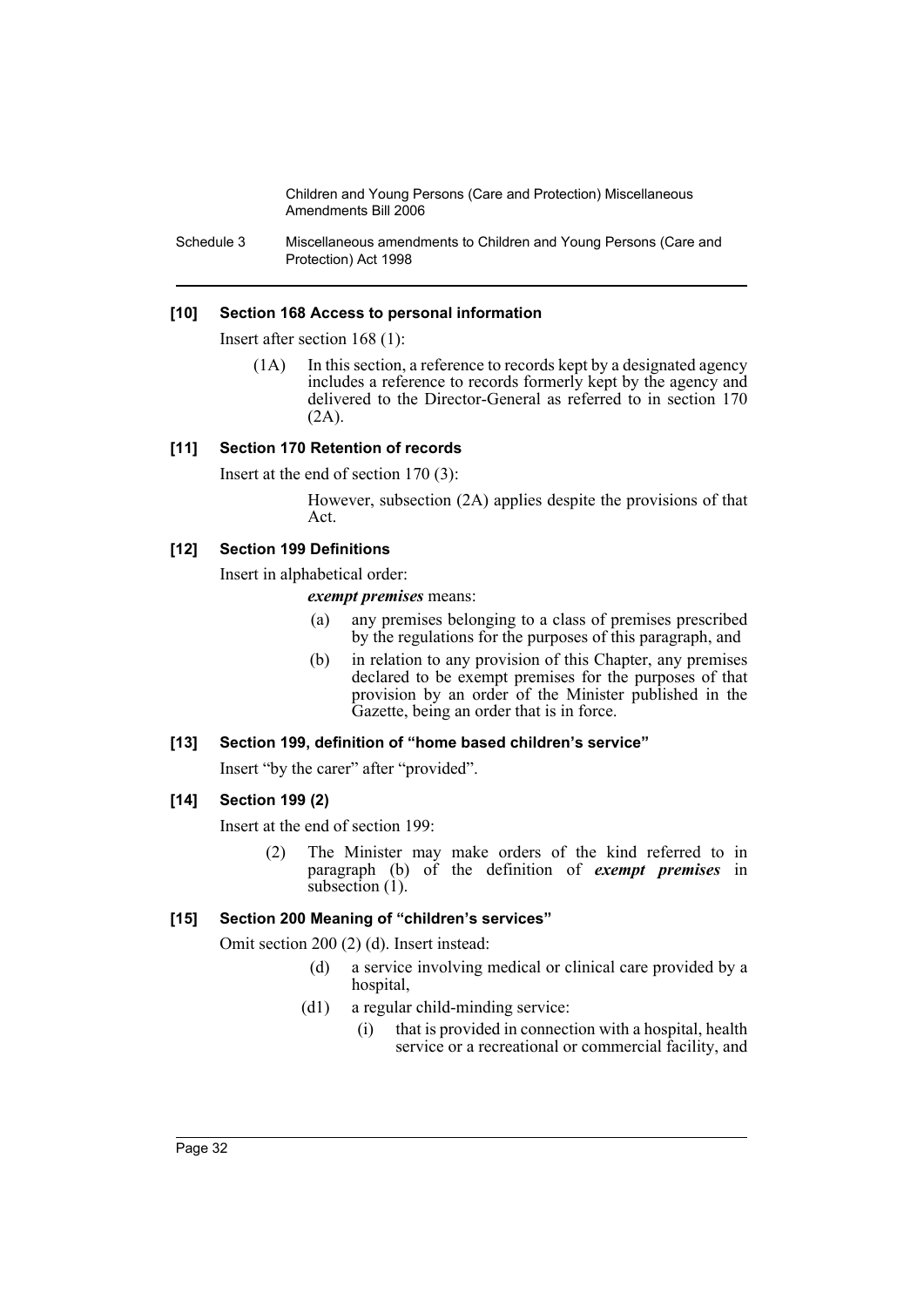Miscellaneous amendments to Children and Young Persons (Care and Protection) Act 1998 Schedule 3

- (ii) that is provided by or on behalf of the person conducting the hospital, health service or recreational or commercial facility, and
- (iii) that is provided to care for children only:
	- (A) while a sibling of the child being cared for is being treated at the hospital or health service, or
	- (B) while the children's parents or authorised carers are visiting or being treated at the hospital or health service or are using the recreational or commercial facility,

# **[16] Section 200 (3)**

Omit the subsection. Insert instead:

(3) In this section:

*hospital* means:

- (a) a private hospital or day procedure centre licensed under the *Private Hospitals and Day Procedure Centres Act 1988*, or
- (b) a hospital or an authorised hospital within the meaning of the *Mental Health Act 1990*, or
- (c) a public hospital within the meaning of the *Health Services Act 1997*.

# **[17] Section 219 Time for instituting proceedings**

Omit the section.

#### **[18] Section 245 Decisions that are reviewable by Administrative Decisions Tribunal**

Insert after section 245 (1) (i):

- (j) a decision of a designated agency to disclose high level identification information concerning the placement of a child or young person,
- (k) a decision of a designated agency to refuse to disclose information concerning the placement of a child or young person.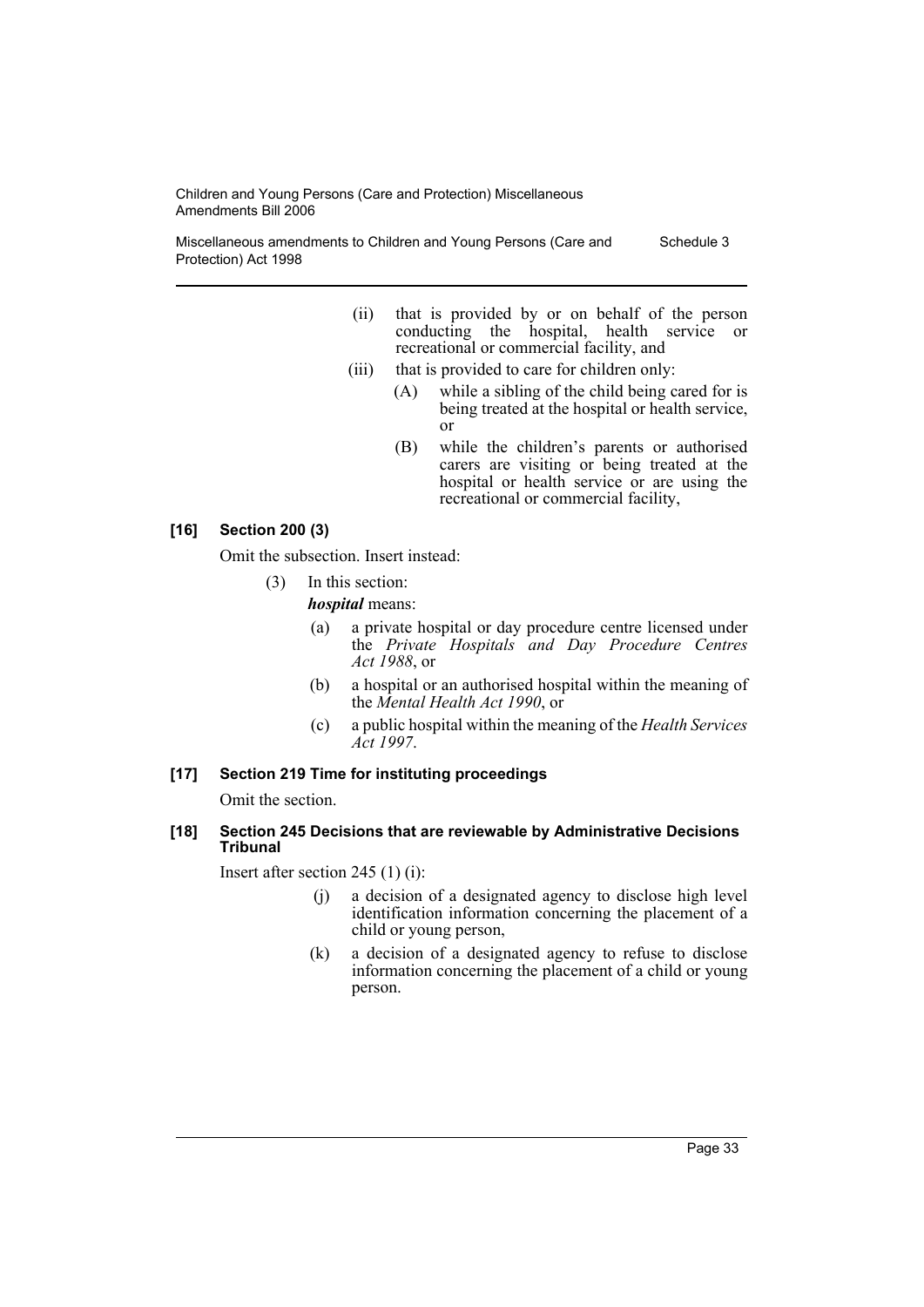Schedule 3 Miscellaneous amendments to Children and Young Persons (Care and Protection) Act 1998

# **[19] Section 245 (1A)**

Insert after section 245 (1):

(1A) Sections 29–31 of the *Community Services (Complaints, Reviews and Monitoring) Act 1993* do not apply in respect of a review of a decision referred to in subsection  $(1)$  (j) or  $(k)$ .

# **[20] Section 246 Separation of children and young persons from offenders**

Omit the second paragraph of the note.

# **[21] Section 246 (2) and (3)**

Insert after the note to section 246:

- (2) Subsection (1) does not apply in respect of a child or young person who:
	- (a) is on remand, or
	- (b) is subject to an order under section 33 (1) (g) of the *Children (Criminal Proceedings) Act 1987*.
- (3) If a child or young person in the care responsibility of the Director-General or in the parental responsibility of the Minister under this Act is detained by the police on a warrant issued for his or her arrest, the child or young person cannot be held in a detention centre (within the meaning of the *Children (Detention Centres) Act 1987*) pending his or her appearance in court.

# **[22] Section 258A**

Insert after section 258:

# **258A Time for instituting proceedings**

- (1) Proceedings for an offence under this Act or the regulations may be commenced not later than 6 months after the offence was alleged to have been committed.
- (2) Proceedings for an offence against this Act or the regulations may also be commenced:
	- (a) in the case of an offence against Chapter 12 or against a regulation made in relation to children's services—within but not later than 2 years after the Director-General became aware of the alleged offence, or
	- (b) in any other case—within but not later than 6 months after the Director-General became aware of the alleged offence.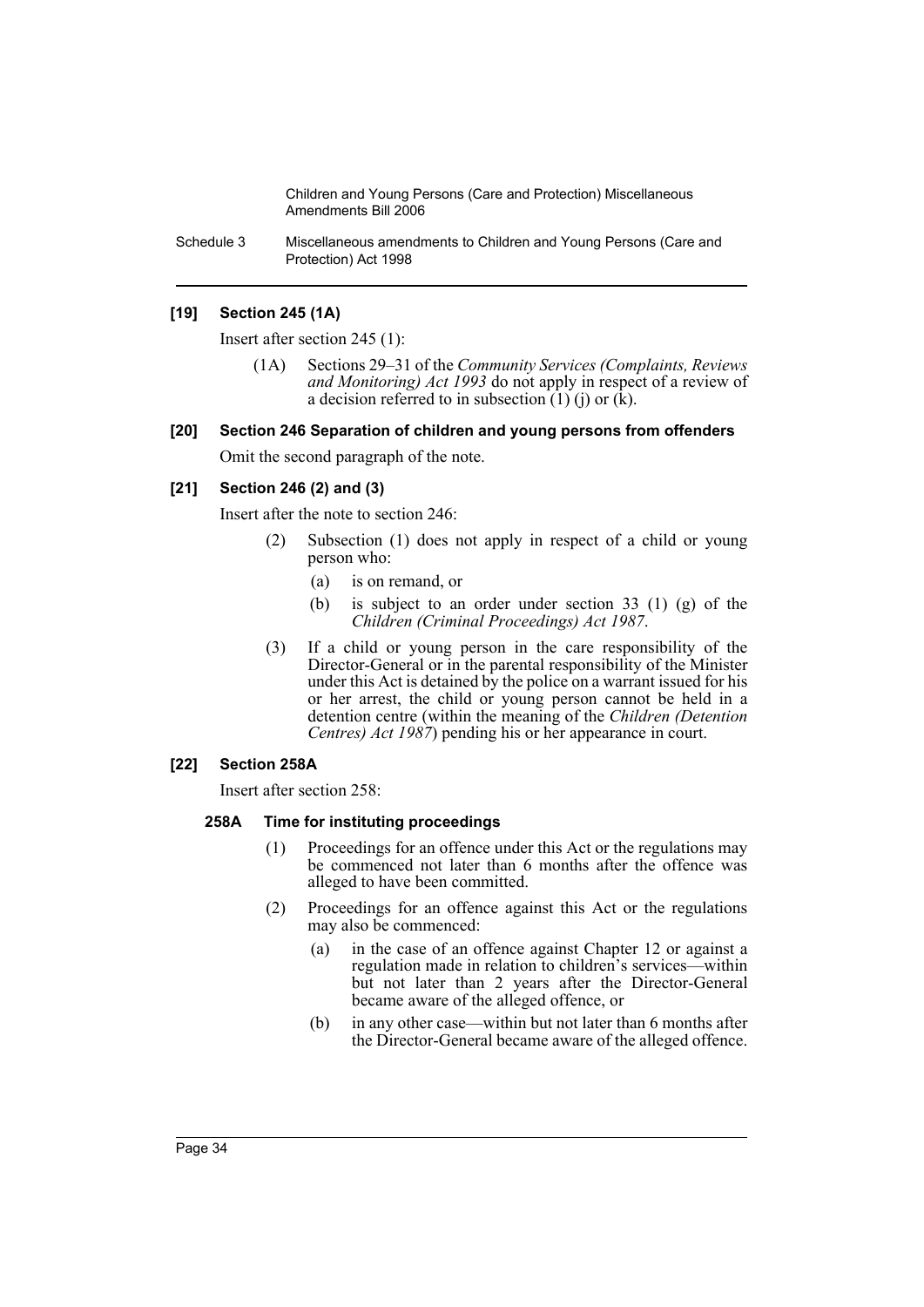Miscellaneous amendments to Children and Young Persons (Care and Protection) Act 1998 Schedule 3

- (3) If subsection (2) is relied on for the purpose of commencing proceedings for an offence, the court attendance notice or application must contain particulars of the date on which evidence of the alleged offence first came to the attention of the Director-General and need not contain particulars of the date on which the offence was alleged to have been committed. The date on which evidence first came to the attention of the Director-General is the date specified in the court attendance notice or application, unless the contrary is established.
- (4) This section applies despite anything in the *Criminal Procedure Act 1986* or any other Act.
- (5) In this section: *evidence* of an offence means evidence of any act or omission constituting the offence.

#### **[23] Schedule 3 Savings, transitional and other provisions**

Insert at the end of clause 1 (1):

*Children and Young Persons (Care and Protection) Miscellaneous Amendments Act 2006*

# **[24] Schedule 3**

Insert (with appropriate numbering) at the end of the Schedule:

# **Part Provisions consequent on enactment of Children and Young Persons (Care and Protection) Miscellaneous Amendments Act 2006**

# **Definition**

In this Part:

*amending Act* means the *Children and Young Persons (Care and Protection) Miscellaneous Amendments Act 2006*.

# **Legal representation**

Section 99 as in force before its repeal and re-enactment by the amending Act continues to apply to any proceedings before the Children's Court that were pending (but not finally determined) before that repeal and re-enactment.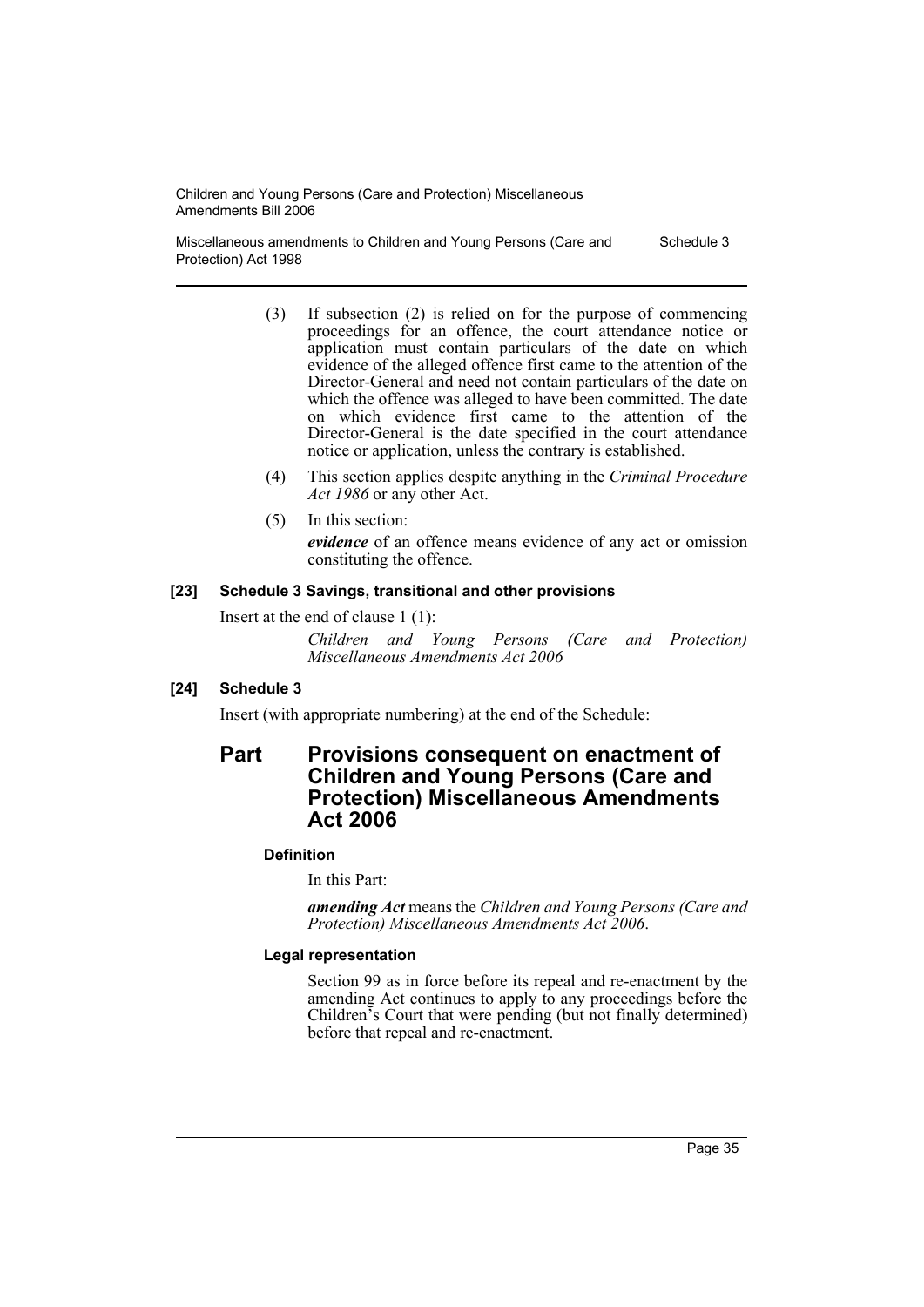Schedule 3 Miscellaneous amendments to Children and Young Persons (Care and Protection) Act 1998

#### **Admissibility of certain evidence**

Sections 106A and 107 (3A), as inserted by the amending Act, extend to apply in respect of proceedings before the Children's Court that were pending (but not finally determined) immediately before the commencement of the section concerned.

#### **Exempt premises**

Premises that were exempt premises within the meaning of section 200 (3) (b) or (c) immediately before the repeal of those paragraphs by the amending Act are taken to be exempt premises within the meaning of section 199 as amended by the amending Act.

#### **Institution of proceedings**

Section 258A, as inserted by the amending Act, extends to apply in respect of offences alleged to have been committed before the commencement of that section.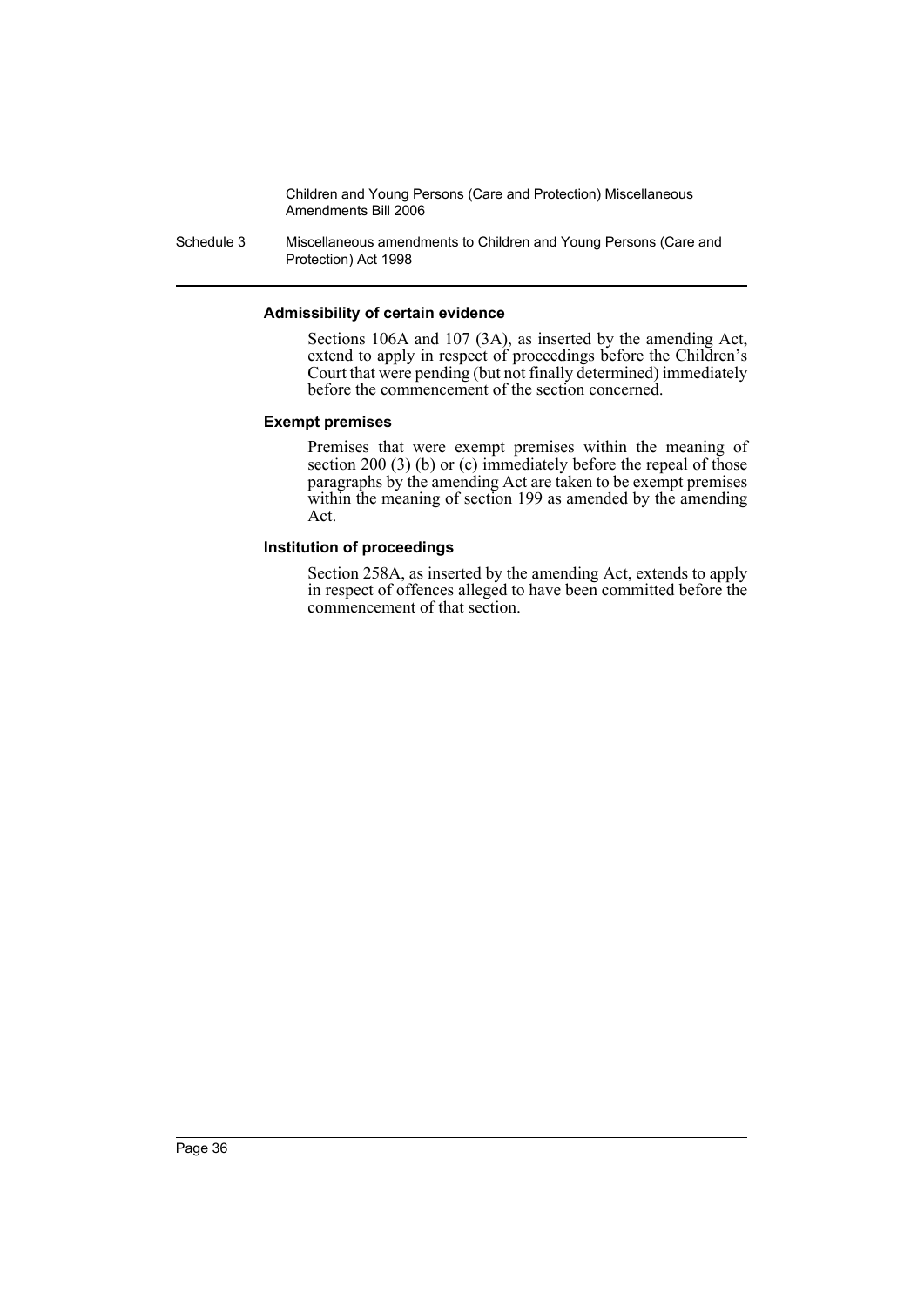Amendment of other Acts **Schedule 4** and the Acts Schedule 4 and the Schedule 4 and the Schedule 4

# **Schedule 4 Amendment of other Acts**

(Section 4)

# **4.1 Child Protection (International Measures) Act 2006 No 12**

#### **Section 4 Application of Act**

Insert after section 4 (2):

- (3) This Act does not apply in relation to matters dealt with under an arrangement with New Zealand under Chapter 14A of the *Children and Young Persons (Care and Protection) Act 1998*.
- (4) To the extent that this Act and an arrangement referred to in subsection (3) are inconsistent in providing for the exercise of jurisdiction by a New South Wales authority or a competent authority in a Convention country, this Act prevails.

# **4.2 Children and Young Persons (Care and Protection) Amendment Act 2005 No 93**

#### **Schedule 1 Amendment of Children and Young Persons (Care and Protection) Act 1998**

Insert at the end of section 109B of the *Children and Young Persons (Care and Protection) Act 1998* (as proposed to be inserted by Schedule 1 [8]):

(6) In this section:

*parent* of a child or young person includes a birth parent, or an adoptive parent, of the child or young person who does not have parental responsibility for the child or young person.